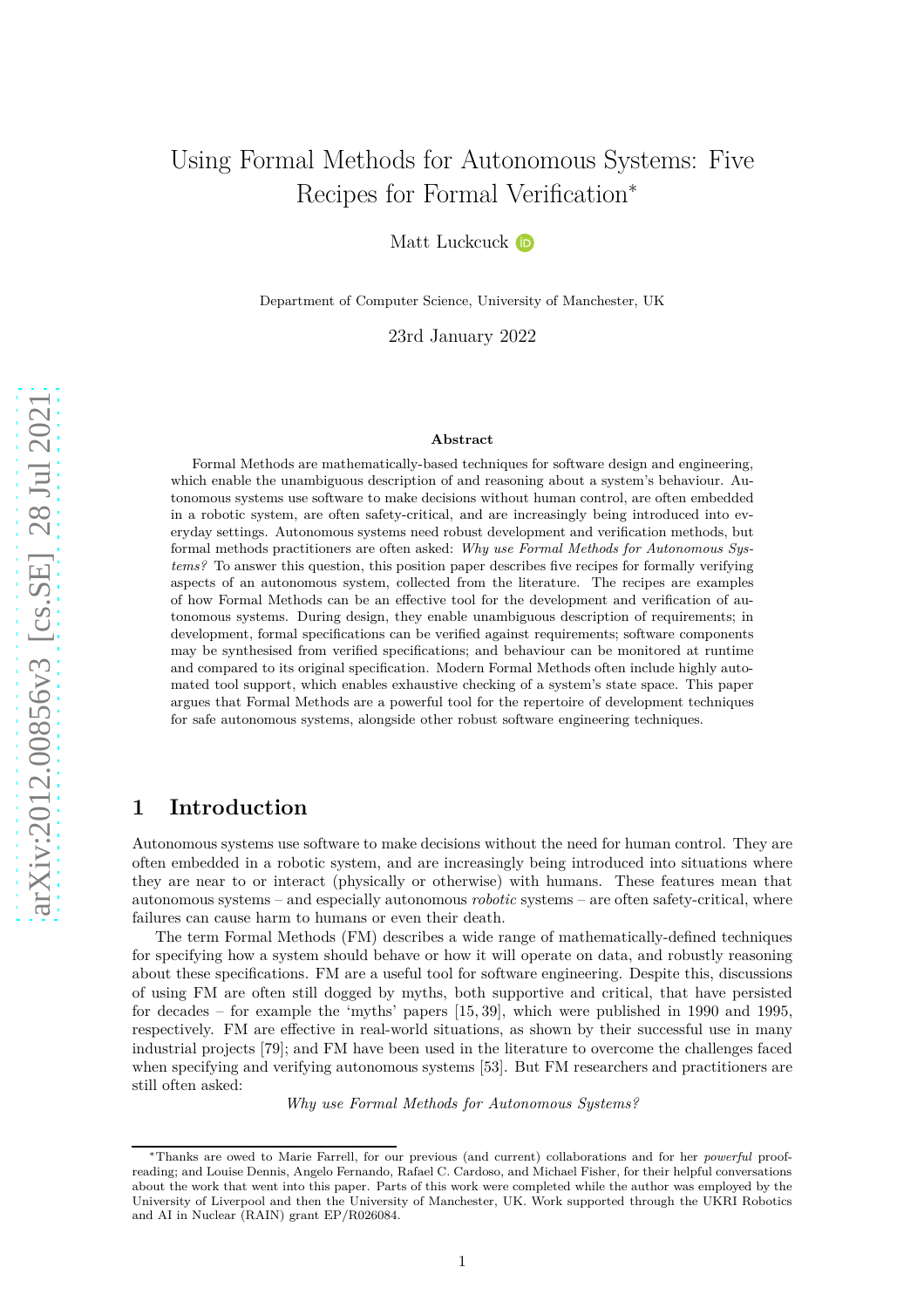In this position paper, we answer this question by:

- describing four approaches to using FM for engineering safe autonomous systems, and
- presenting five *recipes* for the formal verification of components or aspects of an autonomous system.

Throughout the paper, we argue that FM are useful to have in one's repertoire when verifying autonomous systems. This paper often discusses autonomous systems that control a robotic system, because of the extra safety requirements this brings. However, the majority of the recipes that we present can be applied to general autonomous systems.

Autonomous systems need to be safe, correct, and trustworthy, so the most robust design and verification methods available should be used to reduce the risks to humans to as low as is reasonably practicable. For autonomous systems used in industry, the people at risk are likely to be workers; for systems like autonomous vehicles and domestic assistants, the people at risk will be the system's users (for example the people in the autonomous car or the person receiving domestic assistance) and bystanders (for example pedestrians or household visitors). Security flaws in autonomous systems are also a concern, both because of the sensitive data they are likely to contain and because a security failure can cause a safety failure. Verifying that the autonomous system preserves these safety and security requirements is a crucial activity in the systems development life cycle.

According the Software Engineering Body of Knowledge (SWEBOK), version 3 [\[14\]](#page-14-1) "Verification is an attempt to ensure that the product is built correctly, in the sense that the output products of an activity meet the specifications imposed on them in previous activities." Whereas "Validation is an attempt to ensure that the right product is built – that is, the product fulfils its specific intended purpose." Or, in the informal description of Boehm [\[11\]](#page-13-0), verification answers the question "Am I building the product right?", and validation answers the question "Am I building the right product?". While both of these activities are important, this paper discusses 'verification', in the sense of evaluating a system's compliance with a specification of its requirements, and uses the term 'formal verification' to mean verification by FM.

As part of previous work, we identified the challenges that are faced when formally specifying and verifying the behaviour of (autonomous) robotic systems [\[53\]](#page-16-0). To summarise [\[54\]](#page-16-1), these challenges can be *external* or *internal* to the autonomous system. The two external challenges were that of modelling the system's operating environment, and of providing evidence that the public or a regulator should trust the system. Arguably, the biggest external challenge is the system's operating environment. This is where the *reality gap*, the difference between design-time models of the environment and the real world, can cause an autonomous system to fail. The internal challenges were related to how the autonomy was implemented (which we discuss in detail in the [Autonomous Systems](#page-2-0) section) and how the system's architecture was arranged. Arguably, the internal challenge that is most important to overcome is that of checking that an autonomous system's executive decisions are correct.

FM can be applied across the systems development life cycle, from requirements through to operation. Formal specifications (and sometimes software code) can be formally verified as conforming to a set of properties – a simple example is the property of deadlock freedom. Like verification by testing or simulation, formal verification requires careful thought about the level of abstraction used to represent the system and its environment, and about what properties to check the system for. This takes a level of skill that is similar to producing good tests or good simulations.

Each of our formal verification recipes is drawn from examples in the literature, but the recipes are described in a generic way so as to encourage their application to a wide range of autonomous systems. The recipes help to fill the gap in guidance for how to apply FM to autonomous system in a systematic way. A recipe is implemented by using a formal *approach*, by which we mean the different ways of using a formal notation such as model checking or runtime verification. Thus, our recipes use formal approaches, which themselves use formal notations or languages.

The formal approaches described in this paper, and the way that we use the term 'approach' here, are drawn from our previous survey paper [\[53\]](#page-16-0). The recipes are drawn from the same survey and from research experience during the Robotics and AI in Nuclear (RAIN) project, one of the UK's *Robots for a Safer World*<sup>[1](#page-1-0)</sup> research and innovation hubs; some of this previous experience is summarised in [\[35\]](#page-15-1).

The rest of this paper is organised as follows. The second section, [Autonomous Systems,](#page-2-0) introduces the basic concepts of autonomous systems and explains the challenges they pose to

<span id="page-1-0"></span> $1$ [https://www.ukri.org/our-work/our-main-funds/industrial-strategy-challenge-fund/](https://www.ukri.org/our-work/our-main-funds/industrial-strategy-challenge-fund/future-of-mobility/robots-for-a-safer-world-challenge) [future-of-mobility/robots-for-a-safer-world-challenge](https://www.ukri.org/our-work/our-main-funds/industrial-strategy-challenge-fund/future-of-mobility/robots-for-a-safer-world-challenge)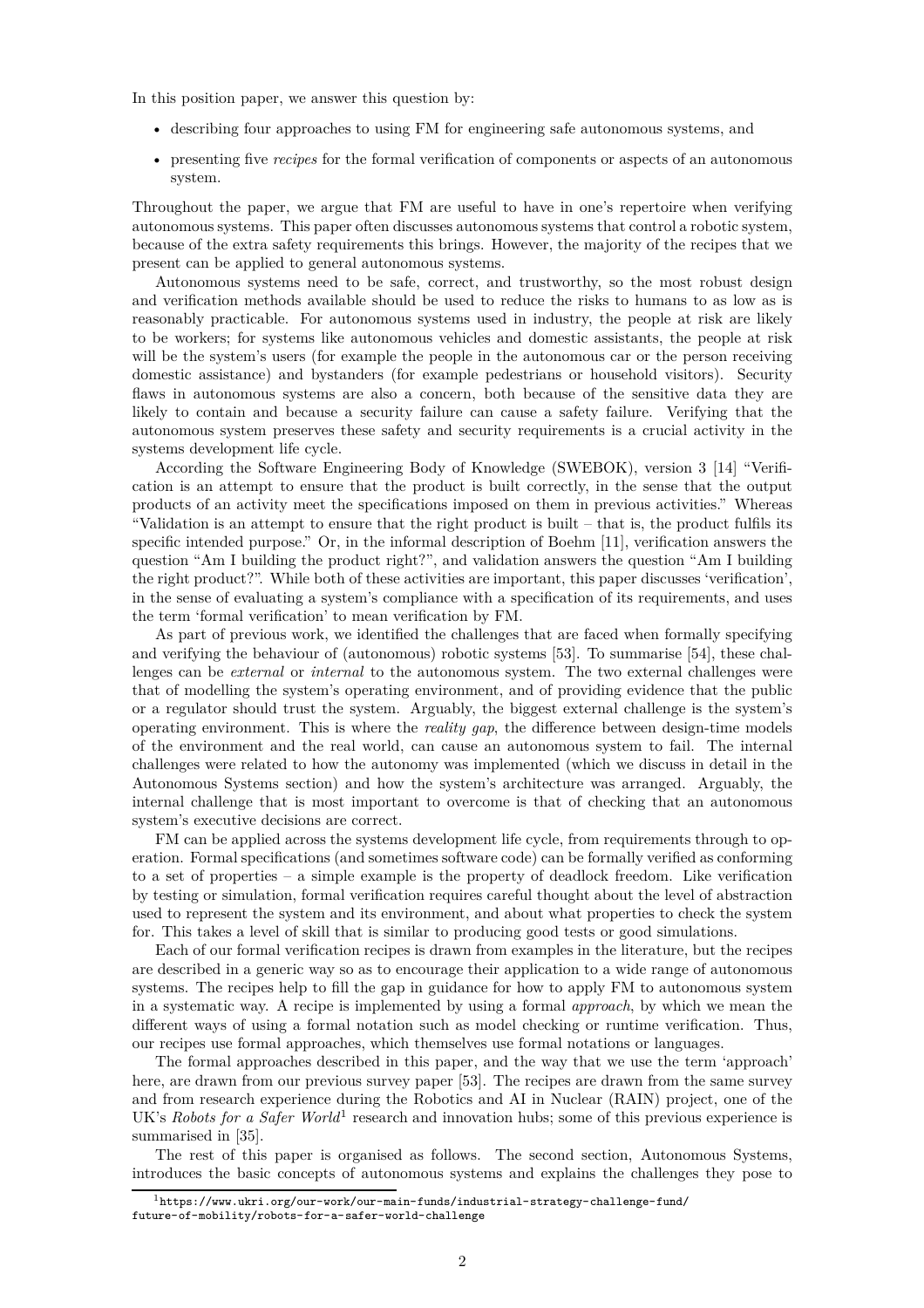verification efforts. The third section, [Formal Verification](#page-5-0) Approaches, introduces four popular approaches to using formal methods. In the fourth section [Formal Verification Recipes,](#page-7-0) we describe the five recipes for using FM for the verification of specific aspects or components of an autonomous system. Finally, the fifth section, [Conclusion,](#page-12-0) concludes the paper.

## <span id="page-2-0"></span>**2 Autonomous Systems**

Autonomous systems should be designed with verification in mind, especially where they are mission-critical<sup>[1](#page-2-1)</sup> or safety-critical<sup>[2](#page-2-2)</sup> systems. Autonomous systems combine software that makes decisions and interprets sensor signals, with hardware that physically interacts with the real-world. Both of these elements pose challenges for verification.

Autonomy can be implemented using, broadly, two different styles of Artificial Intelligence (AI): symbolic and sub-symbolic. As discussed in the [Types of Autonomy](#page-3-0) section, symbolic approaches tend to be easier to inspect and formally verify.

An autonomous system may contain components implemented in each of these styles, and it is important to choose the right AI technique for the right function. The criteria for choosing which AI technique to use are similar to when choosing a human to do the same job: how can its decisions be checked for correctness, and how confident are we in the checks that are available. This is especially important when assurance evidence is needed for regulatory approval.

The introduction of robotic and autonomous systems can raise a variety of ethical issues, which may not be safety or security hazards but still have a negative impact on user trust and societal acceptability. Current ethics guidance for AI is fragmented, but a recent survey [\[44\]](#page-15-2) found convergence on five principles: transparency, justice and fairness, non-maleficence, responsibility, and privacy, with a further six principles: beneficence, freedom and autonomy, trust, sustainability, dignity and solidarity mentioned in many guideline documents. Further, the IEEE are currently developing the P7000 series of standards, which cover a variety of aspects of ethics for autonomous systems<sup>[3](#page-2-3)</sup>; including: P7001 'Transparency of Autonomous Systems', P7003 'Algorithmic Bias Considerations', and P7009 'Fail-Safe Design of Autonomous and Semi-Autonomous Systems'.

The BS 8611 standard *'ethical design and application of robots and robotic systems'* [\[16\]](#page-14-2) uses the term *ethical hazards*: a potential source of ethical harm, which is anything likely to compromise psychological, societal, and environmental well-being. Any hazard assessment should include the assessment of ethical hazards, and they should be designed out of the final system. These designtime efforts could be paired with run-time techniques, for example, an *ethical black box* [\[78\]](#page-18-1) that records the sensor input and internal state of a system to enable offline checking of the system's decisions in the event of a failure. Leaving ethical harms to be discovered or handled as part of the operation phase of the system is, by definition, unethical. Ethical harms that are discovered while the system is in-use can directly impact the safety or security of the system or cause huge reputational damage to the system's developers or operators, both of which can have financial impacts as well.

When interacting with the real world, an autonomous system will have to cope with some degree of uncertainty. Sensor input may be noisy and unreliable, and AI techniques for recognising objects are often inherently statistical. Movement and navigation is usually aided by internal (often pre-built) models of the environment, but if the environment changes and the model isn't updated, then using it can become unreliable.

These elements of autonomous systems can be a challenge for both formal and informal verification methods. Autonomous systems combine hardware and software components that use expertise from various sub-domains of computer science, electronics, and engineering. Each of these sub-domains often has their own domain-specific verification approaches, and therefore the most trusted or suitable verification approach might be different for different components. For this reason, our previous work argues that the verification of autonomous systems benefits from the integration of formal and informal verification techniques [\[32\]](#page-15-3). The [Challenges to Verification](#page-3-1) section discusses in detail the challenges that autonomous systems pose to both formal and informal verification.

<span id="page-2-1"></span><sup>&</sup>lt;sup>1</sup>A mission-critical system is one where a failure may lead to large data- or financial-losses.

<sup>&</sup>lt;sup>2</sup>A safety-critical system is one where a failure may lead to ecological or financial disaster, serious injury, or death.

<span id="page-2-3"></span><span id="page-2-2"></span><sup>3</sup> IEEE P7000 standards: <https://ethicsinaction.ieee.org/p7000/>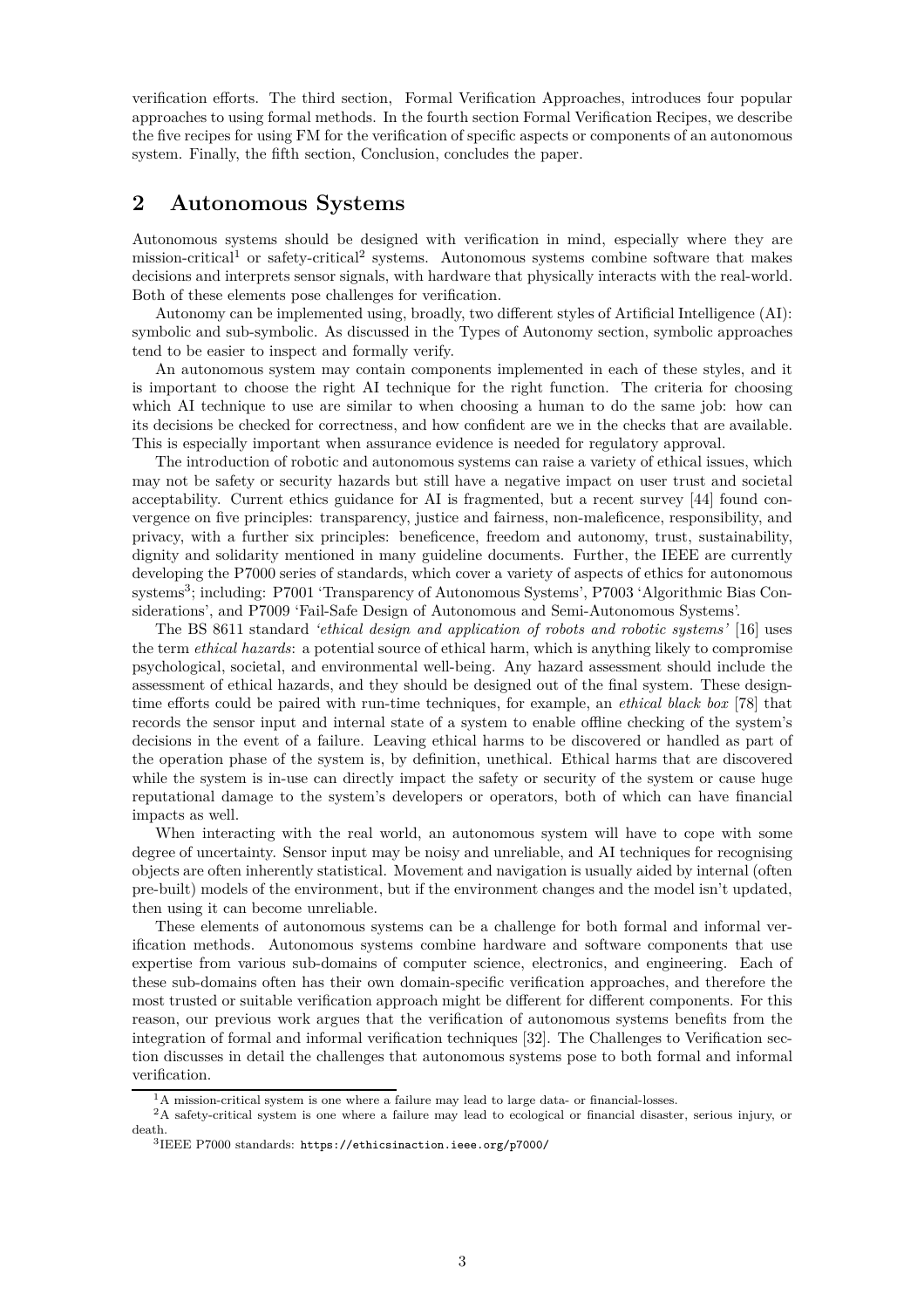#### <span id="page-3-0"></span>**2.1 Types of Autonomy**

There are broadly two AI approaches used in implementing autonomous systems: symbolic and sub-symbolic. Symbolic approaches include logic programming (for example Prolog ) and agent programming languages (for example, Jason [\[12\]](#page-13-1)), where statements and rules are used to describe the world and available actions. Because these systems are explicit and based on mathematical logic, they are (relatively) easier to inspect. However, engineering the knowledge they need (the statements and rules) can present an overhead. Also, problems that cannot be easily expressed as logical statements and rules are difficult to encode in symbolic systems.

Sub-symbolic (or connectionist) approaches to AI include machine learning and neural networks, where inferences are made about large amounts of existing data to build knowledge about the world, often using statistical methods. This can make these approaches better suited to situations where *how* to reach a decision is not well understood or not easy to describe logically. However, these approaches are much more difficult to inspect, meaning that their decisions are less amenable to verification.

Clearly, the approach(es) chosen will impact the techniques available for verifying the system's decisions, and so impact the assurance argument. It is likely that an autonomous system might need both types of AI, for example a symbolic approach to planning but a sub-symbolic approach to vision classification. Other work in the literature already combines logical symbolic approaches with flexible sub-symbolic approaches [\[3,](#page-13-2)5]. So it is useful to have verification techniques that can target both types of AI approach.

Where an autonomous system will be used in safety-critical scenarios, using symbolic approaches for high-level decisions and planning enables robust verification of the system's choices, as well as providing a route to explaining those choices. Confining sub-symbolic approaches to functions to which they are better suited (functions that are often not amenable to symbolic approaches) reduces the number of components that are difficult to inspect. The system's architecture can then be used to prevent potential failures caused by a sub-symbolic component from propagating to the overall behaviour of the system. This is discussed in more detail in various subsections of the [Formal Verification Recipes](#page-7-0) section.

#### **2.2 Levels of Autonomy**

In addition to how an autonomous system is implemented, there are also various ways of describing how much, or what level, of autonomy a system has. For example, an autonomous robotic system might be described as semi-autonomous or fully autonomous. A semi-autonomous robotic system is one where the "robot and a human operator plan and conduct the task, requiring various levels of human interaction" [\[71\]](#page-17-0). In a fully-autonomous robotic system, the robot performs its task "without human intervention, while adapting to operations and environmental conditions" [\[71\]](#page-17-0).

There are also frameworks that describe the different *levels* of autonomy that a system might have. The original levels of autonomy were defined for undersea teleoperation systems  $[69]$  – though they are worded rather neutrally, so they may have wider applicability – and were revised in [\[30\]](#page-15-4). A detailed review of frameworks for levels of autonomy can be found in Beer et al.'s work on developing a framework for levels of autonomy in Human-Robot Interaction §3 of [\[10\]](#page-13-4).

Some frameworks for levels of autonomy are generic and aimed at all autonomous systems, for example Huang et al. [\[42\]](#page-15-5), who describe autonomy levels for 'unmanned' systems generally; and Beer et al. [\[10\]](#page-13-4), who describe levels of autonomy from a Human-Robot Interaction perspective. Other frameworks are specific to a particular sector or operational environment, for example spacecraft [\[68\]](#page-17-2) or autonomous cars [\[62\]](#page-17-3). Adapting or reusing a framework for levels of autonomy in a new context might seem attractive, but this can lead to confusion because the levels that are defined for one environment may not clearly map onto another.

Frameworks and definitions of the type or level of autonomy that a system possesses can be useful for describing its capabilities. However, there is no single framework that has been universally adopted, so it is important to be clear about *which* framework or definition is being used.

## <span id="page-3-1"></span>**2.3 Challenges to Verification**

Autonomous systems pose challenges to verification, especially when they are embedded in a robotic system [\[32\]](#page-15-3). As previously mentioned, by 'verification' we specifically mean the evaluation of a system's compliance with a specification. The two key challenges when verifying autonomous systems are: that the system is making decisions for itself and it is operating in (and possibly physically interacting with) the real world. These challenges are faced by all types of verification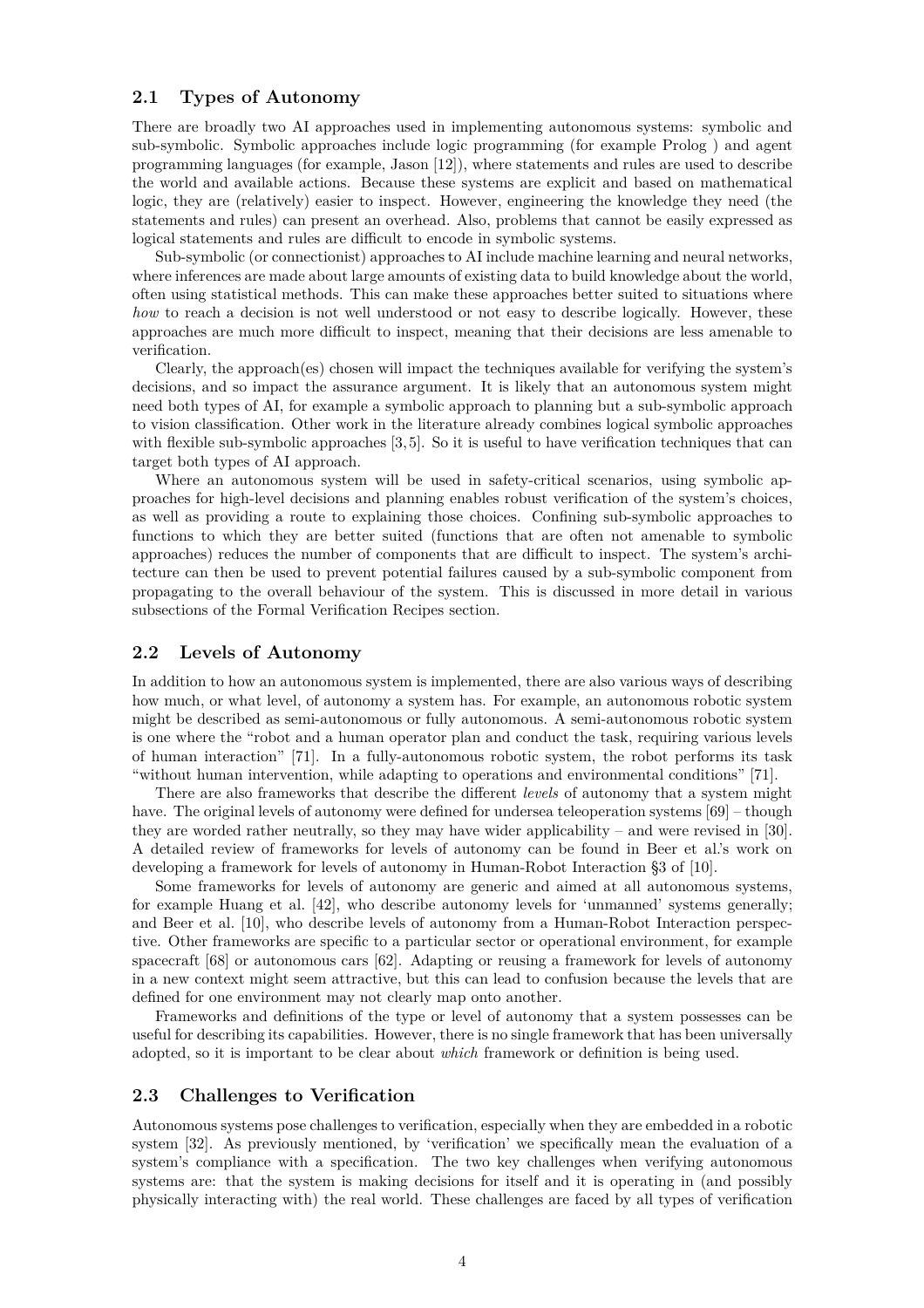approaches, but a detailed survey of the current challenges being tackled specifically in the FM literature is presented in [\[53\]](#page-16-0).

As described in the [Types of Autonomy](#page-3-0) section, the way that an autonomous component is implemented has a notable impact on what verification techniques can be applied to it. Symbolic AI (such as agent-based systems) are often easier to verify, whereas Sub-Symbolic (connectionist) AI can prove more difficult. Ideally, verifiability should be designed into the system; autonomous components should be verifiable, the number of autonomous components that are difficult to analyse should be limited, and careful mitigations should be introduced where difficult-to-analyse autonomous components are needed. Mitigations could include adopting an architecture that defends the system from components with lower levels of assurance, using runtime software checks, or using FM approaches. The [Formal Verification Recipes](#page-7-0) section presents five recipes, built from FM, to mitigate these challenges by enabling the verification of different parts of an autonomous system.

Aside from the challenges that autonomous software presents, it also provides the opportunity to examine a system's decision-making mechanisms. This requires designing autonomous software with verification in mind, and selecting AI techniques that can be inspected. Examining the system's decision-making is especially important when safety assurance evidence is required, or when the system's choices need to be compared with a qualified human operator. Ignoring the chance to interrogate the decisions that an autonomous system is making would be a wasted opportunity.

Where an autonomous system is embedded within a robotic system, the robotic parts are often checked with physical tests, but doing this systematically can be challenging. Physical tests with a robot can be dangerous to the human testers in the early phases of development, and are often difficult or time-consuming to set-up and run. This means that simulations and code analysis are helpful, even though these may lack the fidelity of the actual operating environment. Despite this, there is evidence that even a low-fidelity simulation of a robot's environment can reproduce bugs that were found during field tests of the same robot; Sotiropoulos et al. [\[70\]](#page-17-4) found that of the 33 bugs that occurred during a field test of a robot, only one could not be reproduced in their low-fidelity simulation.

Informal verification techniques have been developed for some of the frequently used control and autonomy approaches. For example, there are well established checks to assess the correctness of feedback control mechanisms. Usually, feedback controllers model the system that they are controlling using differential equations. It is important to check that: (1) the model is validated against the real world, and that it is based on valid data; (2) any abstractions in the implementation of the feedback controller are valid, and; (3) the feedback controller is robust against variations in the system's performance, and can cope with any differences between its model and the real system.

Similarly, techniques are being developed for the verification and testing of Deep Neural Networks (DNNs) – and a survey of the current state of the art can be found in [\[43\]](#page-15-6). A key correctness property for a DNN is whether two inputs that appear identical to a human observer could be classified differently by the DNN. When safety assurance evidence is needed for a DNN, it is important to be clear about how the correctness properties are defined and how they have been assessed.

Without being specifically developed for autonomous systems, FM can be applied across autonomous system's development lifecycle. In the requirements and design phases, FM can provide an unambiguous specification of the system's requirements or its design.

Requirements formalisation was the most often used formal technique in the industrial projects surveyed in [\[79\]](#page-18-0). A recent survey of the literature for formal techniques for capturing requirements can be found in [\[17\]](#page-14-3), which also emphasises that a formal representation of requirements can support other representations, instead of just replacing them.

On the spectrum from natural-language requirements to fully-formalised requirements, the Formal Requirements Elicitation Tool (FRET) sits in the middle, using a structured natural language that can be automatically translated into temporal logic [\[36\]](#page-15-7). Even if not using the temporal logic translation, FRET can help to bridge the gap between informal requirements and assurance arguments, and properties in other formalisms, for example Event-B [\[13\]](#page-14-4)

Formal designs can be used to generate provably correct source code from specifications and designs. For example, translating high-level system designs written in Architecture Analysis and Design Language (AADL) into the Behaviour Interaction Priority (BIP) framework to facilitate controller generation [\[24\]](#page-14-5), or the generation of movement plans for an autonomous robotic system [\[45,](#page-16-2) [48\]](#page-16-3). This approach can be seen as similar to Model-Driven Engineering, but using formal models. This can help to minimise the likelihood of introducing faults during software development. Generating control programs from high-level formal specifications is described in more detail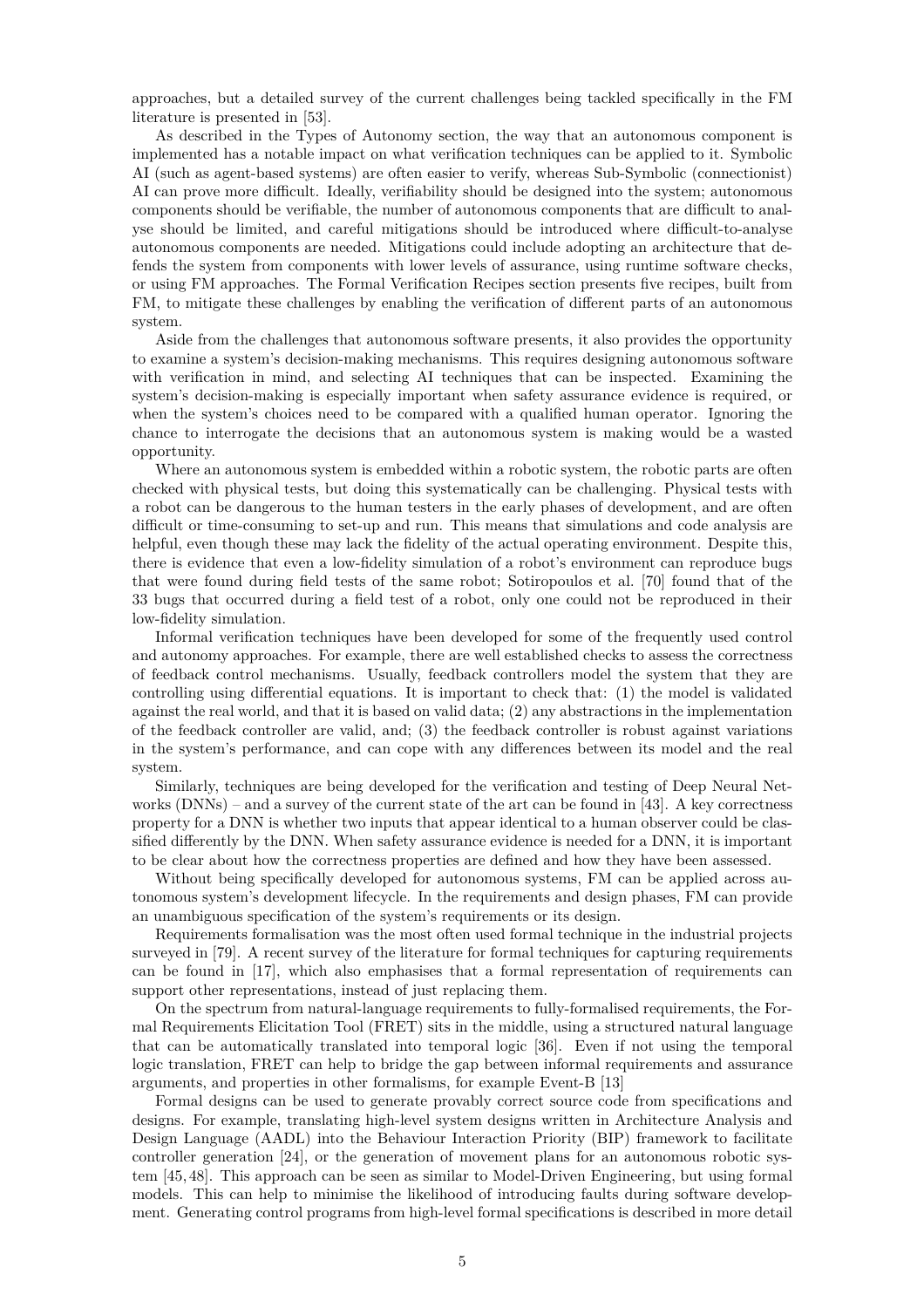in the [Formal Synthesis](#page-7-1) section.

FM can also be used to perform rigorous static and dynamic analysis. Static analysis can be performed on more abstract models of the system, but techniques exist that are capable of operating directly on program code itself – for example the Bounded Model Checkers for C programs (CBMC<sup>[1](#page-5-1)</sup>) and Java programs (JBMC<sup>[2](#page-5-2)</sup>), and the Model Checking Agent Programming Language (MCAPL) framework [\[27\]](#page-14-6) for agent programs. Using FM here has the benefits of being automatic and exhaustive. FM are capable of accepting models that talk about time and probabilities. For tackling very large specifications, there are also static analysis techniques that take a similar approach to statistical testing, taking samples of the available paths through a model. Two static analysis approaches are discussed in the [Model-Checking](#page-6-0) and [Theorem Proving](#page-6-1) sections, respectively.

For dynamic formal analysis, FM can monitor a running system, checking it against a formal specification of its expected behaviour. Effectively, this re-runs the design-time verification but with the behaviour of the system as input. If the system's behaviour differs from the specification, then the monitor can log the failure, alert the user, or trigger mitigating actions. This is described in more detail in the [Runtime Verification](#page-6-2) section.

It is likely that some components in an autonomous system are more critical to the system's safe operation than others, this is referred to as a mixed-criticality system. The more critical a component is, the higher the assurance against failure that the component needs. It may be useful to analyse the criticality of the system's components and apply FM to the most critical (where the component is amenable to FM). This suggestion aims to ensure that the most critical components are assured against failure, without requiring the entire system to be formally verified. For a comprehensive review of mixed-criticality research see [\[19\]](#page-14-7).

The connection between an autonomous system and its environment is often implemented in a general purpose programming language, which can make it more difficult to use formal verification techniques. Where an autonomous system is connecting to the real world, the Robot Operating System (ROS)[3](#page-5-3) middleware is often used. A ROS system is a network of communicating nodes, programmed in either C++ or Python. For autonomous systems linked to simulated worlds, the landscape is more fragmented but examples include an autonomous agent linked to the flight simulator FLIGHTLAB [\[75\]](#page-17-5), and a connector to link multi-agent systems to the video game StarCraft [\[47\]](#page-16-4). Using connectors or middleware can make programming the system easier, but it is another component of the system that could cause (or contribute to) failures.

In addition to the off-the-shelf FM, there are also techniques that are specialised to autonomous systems, capable of tackling the challenges that they pose during verification [\[53\]](#page-16-0). In the next section, we introduce four approaches that use FM, describe them in detail, and give examples of their use in the verification of autonomous systems.

## <span id="page-5-0"></span>**3 Formal Verification Approaches**

This section presents an overview of four approaches to using FM, often found in the literature. As previously mentioned, by an 'approach' we mean *how* a formal notation is used to verify properties. Each approach is illustrated by examples from the literature. This is nowhere near an exhaustive list, but is intended to show a range of approaches and introduce the reader to the approaches used in the recipes, which are described in the next section.

In addition to applying single formal approaches, there is a field of research investigating the *integration* of different formal (and informal) verification approaches – for example, the integrated Formal Methods (iFM) conference series has been running since 1999 [\[7\]](#page-13-5). There is significant scope in the area of robotics and autonomous systems to use integrated approaches [\[32,](#page-15-3)[37\]](#page-15-8) because these systems combine components from many different disciplines. The *Corroborative Verification and Validation (V&V)* approach [\[77\]](#page-18-2) is specifically designed to integrate formal and informal models of the same system to support wholistic verification. A fuller description of the formal approaches that have been applied to autonomous systems in recent literature, including integrated approaches, can be found in our previous survey paper [\[53\]](#page-16-0).

<sup>1</sup><http://www.cprover.org/cbmc/>

<span id="page-5-1"></span><sup>2</sup><http://www.cprover.org/jbmc/>

<span id="page-5-3"></span><span id="page-5-2"></span><sup>3</sup><https://www.ros.org/>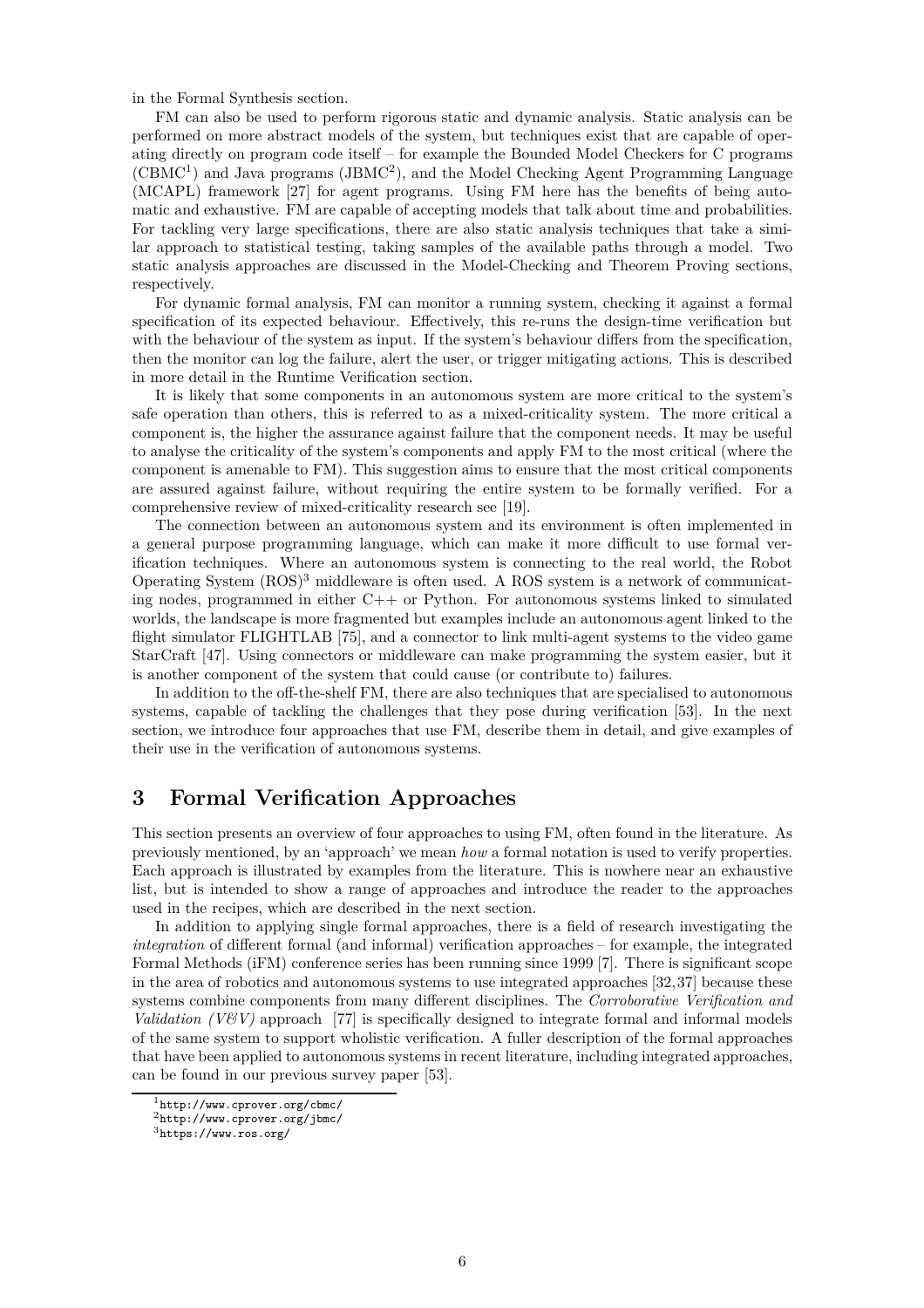## <span id="page-6-0"></span>**3.1 Model-Checking**

Model Checking determines whether or not a property holds in every state of a formal specification. The specification and the property may be written in the same notation, but they are often not. For example, many model checking tools accept the specification as some form of Finite-State Machine (FSM) with the property written in some form of temporal logic.

Model checking is a flexible, exhaustive formal verification approach. Some model checkers ac-cept timed (e.g. UPPAAL<sup>[1](#page-6-3)</sup>) or probabilistic specifications (e.g.  $\overline{PRISM}^2$  $\overline{PRISM}^2$ ). Variants of this approach, called *program* model checkers (e.g. Java PathFinder<sup>[3](#page-6-5)</sup>), operate on the program itself [\[74\]](#page-17-6).

An example of model checking in the literature is Webster et al. [\[75,](#page-17-5) [76\]](#page-17-7), who use a program model checker to show that an autonomous system controlling a pilotless aircraft meets the requirements for human pilots. The autonomous system is implemented as a Belief-Desire-Intention (BDI) agent, so its decision making can be checked using the program model checker AJPF [\[28\]](#page-14-8). The system is verified against the requirements for human pilots, formalised from the UK Civil Aviation Authority's Rules of the Air. This can be seen as analogous to checking that a human pilot obeys the Rules of the Air.

Model checking has some advantages over other approaches: model checkers are automatic, which makes them relatively easy to use; also, the concept of checking every state in a model to see if a required property holds is relatively intuitive. However, because model checking exhaustively explores a specification, care must be taken when writing the input specification and choosing properties, to avoid state space explosion (where the number of states that the model checker has to search becomes intractably large). State space explosion, and building the specifications themselves [\[67\]](#page-17-8), are the two obvious overheads of this approach.

## <span id="page-6-1"></span>**3.2 Theorem Proving**

Theorem Proving is an approach for producing formal proofs of the correctness of a software system. Like model checking, there are a variety of logical systems available and the user is often aided by automatic or semi-automatic theorem proving tools. Formal proofs have the advantage of being able to describe systems with an infinite state space.

In the literature, Mitsch et al. [\[61\]](#page-17-9) use theorem proving to verify that a ground rover will not collide with, and maintains a sufficient distance from, both stationary and moving obstacles in the rover's environment. Their robot is navigating its environment using the dynamic window algorithm. Both the robot and its environment are modelled in differential dynamic logic (dL) [\[64\]](#page-17-10), which is designed for hybrid systems – that is, systems with both discrete and continuous elements. They report that the theorem prover they used performed 85% of the proof steps automatically.

Farrell et al. [\[57\]](#page-16-5) use theorem proving to verify a grasping algorithm used by an autonomous robotic arm. The arm is attached to a satellite that is collecting orbital debris. They use the Dafny program verifier to model the algorithm and verify three safety properties about the algorithm. Dafny uses the Z3 automated theorem prover to perform the checks automatically.

Theorem proving is effective and powerful, but the learning curve for the approach and its tools may be higher than the other approaches mentioned in this section. Also, the concept of theorem proving and the results it produces may be more difficult to explain to stakeholders who do not have a mathematics or formal methods background.

#### <span id="page-6-2"></span>**3.3 Runtime Verification**

Runtime Verification (RV) uses a monitor, which consumes events or variable updates from a system and compares them to a formal specification of the expected behaviour. If the system's behaviour differs from that described by the specification, then the monitor can take some mitigating action. RV can work while the system is running (online RV) or can consume logs of previous runs (offline  $RV$ ).

The mitigating actions that can be implemented depend on the use case and system's architecture. For a simple application of runtime monitoring, the mitigating action could be to log the failure, or to alert a responsible human. More sophisticated approaches can move towards runtime *enforcement*, where the system is prevented from behaving in a way that does not conform to the expected behaviour.

 $^1$ <http://uppaal.org/>

<span id="page-6-3"></span> $^{2}$ <http://www.prismmodelchecker.org/>

<span id="page-6-5"></span><span id="page-6-4"></span><sup>3</sup><https://github.com/javapathfinder>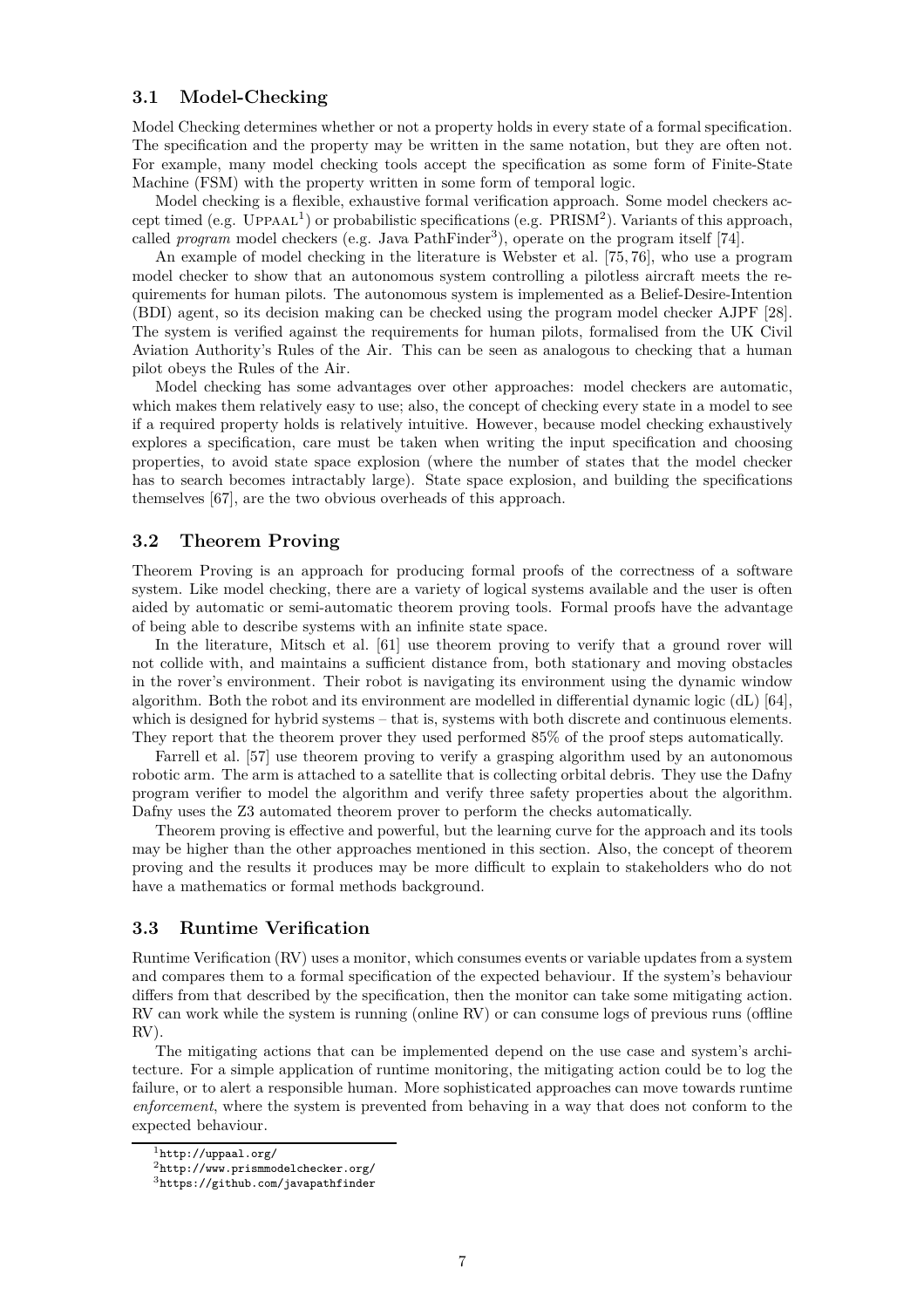One approach in the literature uses a model checker at design-time to verify that a formal specification of an autonomous vehicle in its environment always maintains a safe distance from other vehicles [\[6\]](#page-13-6). When the system is operating, the environment is monitored and if the environment doesn't conform to the design-time model (for example, if there is a vehicle closer than the safe distance) then the system enters a safe stop mode.

RV has several benefits. First, it bridges the *reality gap* – the gap between design-time models and the real world at runtime. This means that RV is useful when the system's intended environment becomes impossible to model with enough accuracy; the assumptions and abstractions can be checked as the system is operating.

Second, RV monitors are usually simpler than the system that they are monitoring, which can help when analysing the software element of a RV tool. Further, the expected behaviour is a formal specification, so it can usually be verified separately, to ensure that the specified expected behaviour is correct.

Third, RV can often reuse an existing formal specification, which enables a workflow where a system is specified, statically verified, and then monitored during its operation [\[33\]](#page-15-9). This reuse is especially helpful since building specifications is the bottleneck in the application of most FM [\[67\]](#page-17-8).

One obvious downside is that running a monitor uses extra memory, CPU time, and possibly network bandwidth (compared to running the system without a monitor). *Predictive* Runtime Verification [\[63,](#page-17-11) [80\]](#page-18-3) aims to reduce the overheads of RV, by using specifications of the system's possible behaviour to predict when a property will remain satisfied, which allows the monitor to be paused or stopped. Predictive RV also provides a route to runtime enforcement by highlighting the possibility of a violation before it has occurred, so that the violation can be prevented.

#### <span id="page-7-1"></span>**3.4 Formal Synthesis**

Formal Synthesis is an approach that automatically derives low-level controllers for autonomous systems, from high-level task specifications. When used for autonomous robotic systems, the synthesised controllers often control the robot's movement. The utility of this approach lies in automating the conversion of complex task specifications into controllers, especially when they cannot be trivially converted to a sequence of "go here" statements.

Several studies have shown the utility of formally synthesising (usually movement) plans that satisfy some specified properties (e.g  $[51]$ ). Some have tackled generating movement plans for autonomous robots [\[45,](#page-16-2) [48\]](#page-16-3). Formal synthesis has the potential to be used during execution by the autonomous system itself [\[45\]](#page-16-2). Since this is a similar technique to model checking, it too can suffer from state space explosion. The examples in both [\[45\]](#page-16-2) and [\[48\]](#page-16-3) plan a short distance ahead to help sidestep the problem of state space explosion. Formal synthesis has also been used to generate controllers for autonomous robots in a team, from a top-down specification of the team's required behaviour [\[22,](#page-14-9) [23\]](#page-14-10).

Formal synthesis is an active research area, and can be a powerful technique for deriving a controller that implements a particular task or behaves according to certain rules. Various synthesis approaches adapt model-checking algorithms, but for more complex systems this can also cause state space explosion [\[23\]](#page-14-10). Automating controller synthesis moves the development overhead to an earlier development lifecycle stage; like with model checking, designing the right specification is key.

## <span id="page-7-0"></span>**4 Formal Verification Recipes**

This section describes five recipes for formally verifying different components or aspects of an autonomous system. As previously mentioned, each recipe makes use of formal approach(es), like those mentioned in the [Formal Verification Approaches](#page-5-0) section. The recipes aim to overcome some of the verification challenges that autonomous systems present, and illustrate why FM are a set of powerful techniques that should included in the verification repertoire for autonomous systems.

The software in an autonomous system is responsible for making decisions, which brings both new challenges and new opportunities. If an autonomous system is implemented using AI that is amenable to inspection (see the [Types of Autonomy](#page-3-0) section) then this enables us to look inside the 'brain' of the system and ensure that it is making correct, ethical, and safe decisions.

While this paper often focusses on autonomous robotic systems, because of their safety implications, the majority of the recipes that we discuss in this section can be applied to autonomous systems in general. The first [two recipes,](#page-9-0) [Recipe 1: Verifying Executive Decisions](#page-8-0) [and](#page-9-0) Recipe 2: Controlling Machine Learning, are directly focussed on the AI components making the system's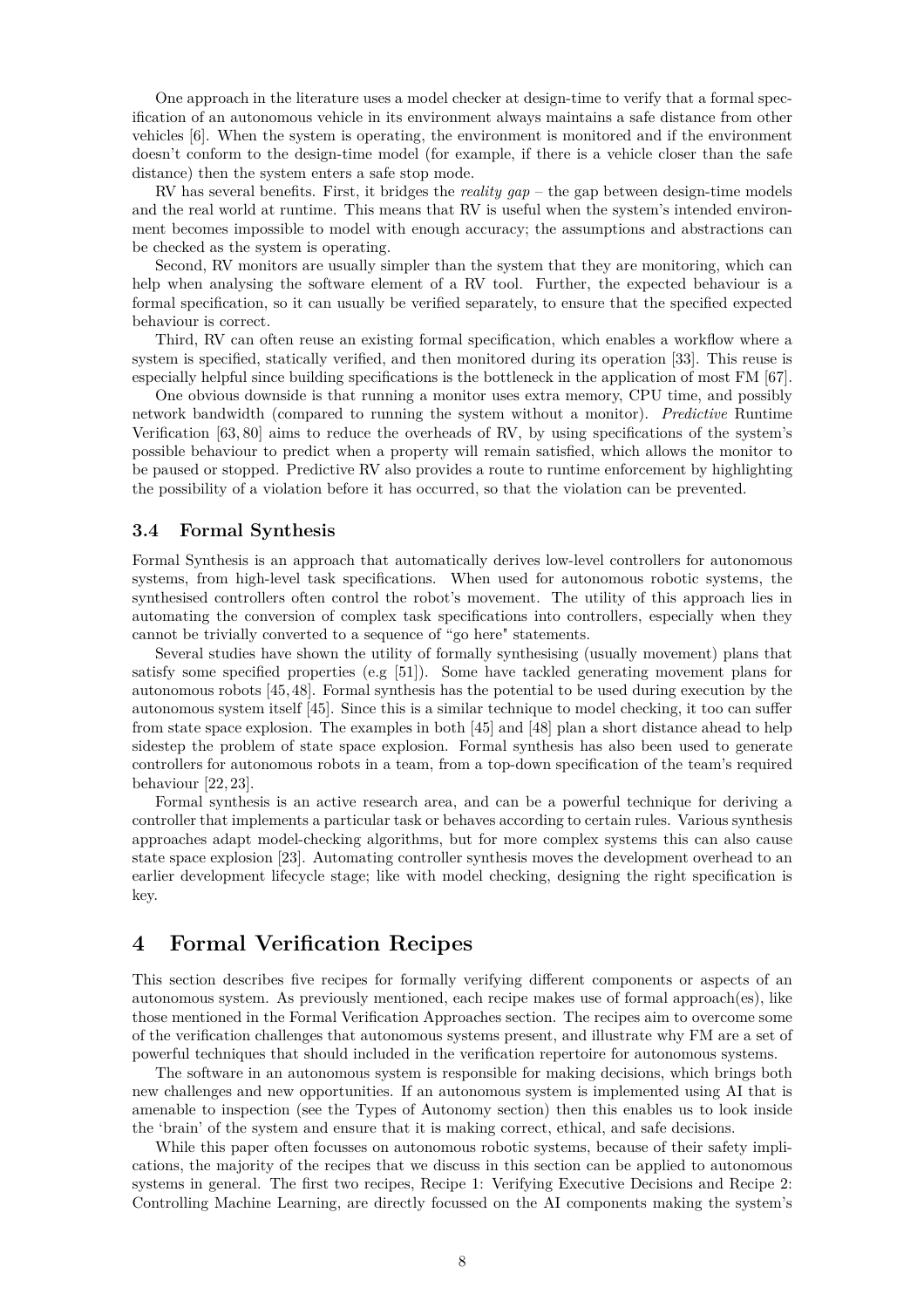decisions. The next two recipes, [Recipe 3: Verifying and Enforcing Safety Claims](#page-10-0) and Recipe 4: Verifying Task and Missions, discuss formal verification of high-level system properties or descriptions (respectively, safety claims and tasks/missions). The final recipe, [Recipe 5: Logical Barriers,](#page-11-0) is most obvious applicable to autonomous *robotic* systems, but even so this could be applied to general autonomous systems that have decisions that the system *can* but *should not* make.

Autonomous systems often comprise some components that are amenable to FM and some that are not [\[54\]](#page-16-1). Components that are easier to formally verify include an agent that is making the system's executive decisions, like in Cardoso et al.'s example application [\[20\]](#page-14-11). Components that are less easy to apply FM to include machine learning components. Focussing the use of FM on the components of a system that are amenable to formalisation is useful [\[20,](#page-14-11) [21\]](#page-14-12), especially if the components that are formalised are those most critical to the safety of the system. Applying FM in only some phases of the system's development is also beneficial, for example formally specifying the system's requirements clarifies its expected behaviour and can also provide an unambiguous starting point for informal verification approaches [\[13\]](#page-14-4).

Dynamic verification of autonomous systems should be used in addition to static verification techniques, especially where an autonomous system may encounter humans. This has the extra benefit of helping to bridge the reality gap. This can be implemented as some kind of RV, preferably while the system is running (online RV) to ensure that the system is still fulfilling its original specification. This is especially useful if the system learns online, is capable of reconfiguring itself, or will be in use autonomously for a long time.

Driverless cars are a good example of where both static and dynamic verification would prove useful. We have had many decades of incrementally improving the safety of the physical aspects of cars; the challenge with *autonomous* cars lies in the software that controls the vehicle. When a person learns to drive a car, they must (usually) pass some tests to obtain a licence; the skills that a human needs to display to pass their driving test are also (some of) the requirements of an autonomous system controlling a car. These requirements could be formalised and the autonomous component can be statically checked to ensure that it never chooses to disobey them (unless a human driver would be expected to disobey some rules in a particular situation). Dynamic checks could then be used, against the same formal specification, to show that the driverless car is still displaying the properties needed to get a licence. Interestingly, this could allow a driverless car's 'licence' to be revoked if the vehicle is no longer obeying its requirements. This could be caused by a fault in the software or by a mismatch between the system's internal models (defined at design-time) and the real world that the system encounters at runtime – the *reality gap*.

While there are many aspects of autonomous software that provide unique challenges, there are other aspects that resemble problems similar to those in other types of software system. Approaches to verifying these similar problems can often be reused or adapted for autonomous systems.

For example, Multi-Agent Systems (MAS) and robot swarms exhibit challenges that are similar to multi-threaded systems, such as scheduling and resource allocation. Other autonomous systems choose which tasks to complete within a particular time frame (such as in [\[40\]](#page-15-10)), which makes the similarity to scheduling more obvious.

ROS is often used in the literature for implementing autonomous robotic systems, and FM has been used to enable the verification of its producer-consumer communication mechanism [\[38\]](#page-15-11). ROS systems are composed of nodes that communicate over a network. Each node can publish data to named channels, and subscribe to receive data from channels. Nodes must state the rate at which they will publish to a channel, and the size of buffer used when subscribing to a channel. A formal model is used to capture the publishing rate and buffer sizes of the ROS nodes, for a particular program. A model checker is used to verify that the buffers never overflow. This is an important property to verify, and this technique uses an abstraction to produce a model that captures just the pertinent details.

The remainder of this section describes the five verification recipes and the utility of FM approaches in applying the recipes. The five recipes in this section are Recipe 1: Verifying Executive Decisions[,](#page-8-0) [Recipe 2: Controlling Machine Learning,](#page-9-0) [Recipe](#page-8-0) 3: Verifying and Enforcing Safety Claims[,](#page-10-0) [Recipe 4: Verifying Task and Missions,](#page-10-1) [and R](#page-10-0)ecipe 5: [Logical Barriers.](#page-11-0) While this is not an exhaustive list of where and how FM approaches can be applied to autonomous systems, this is the starting point for a larger, cookbook of formal verification recipes.

#### <span id="page-8-0"></span>**4.1 Recipe 1: Verifying Executive Decisions**

The executive decisions of an autonomous system should be taken by rational, symbolic AI components (for example BDI agents [\[66\]](#page-17-12)) that enable the verification of the choices being made. Using this type of autonomy to make the system's executive decisions provides the opportunity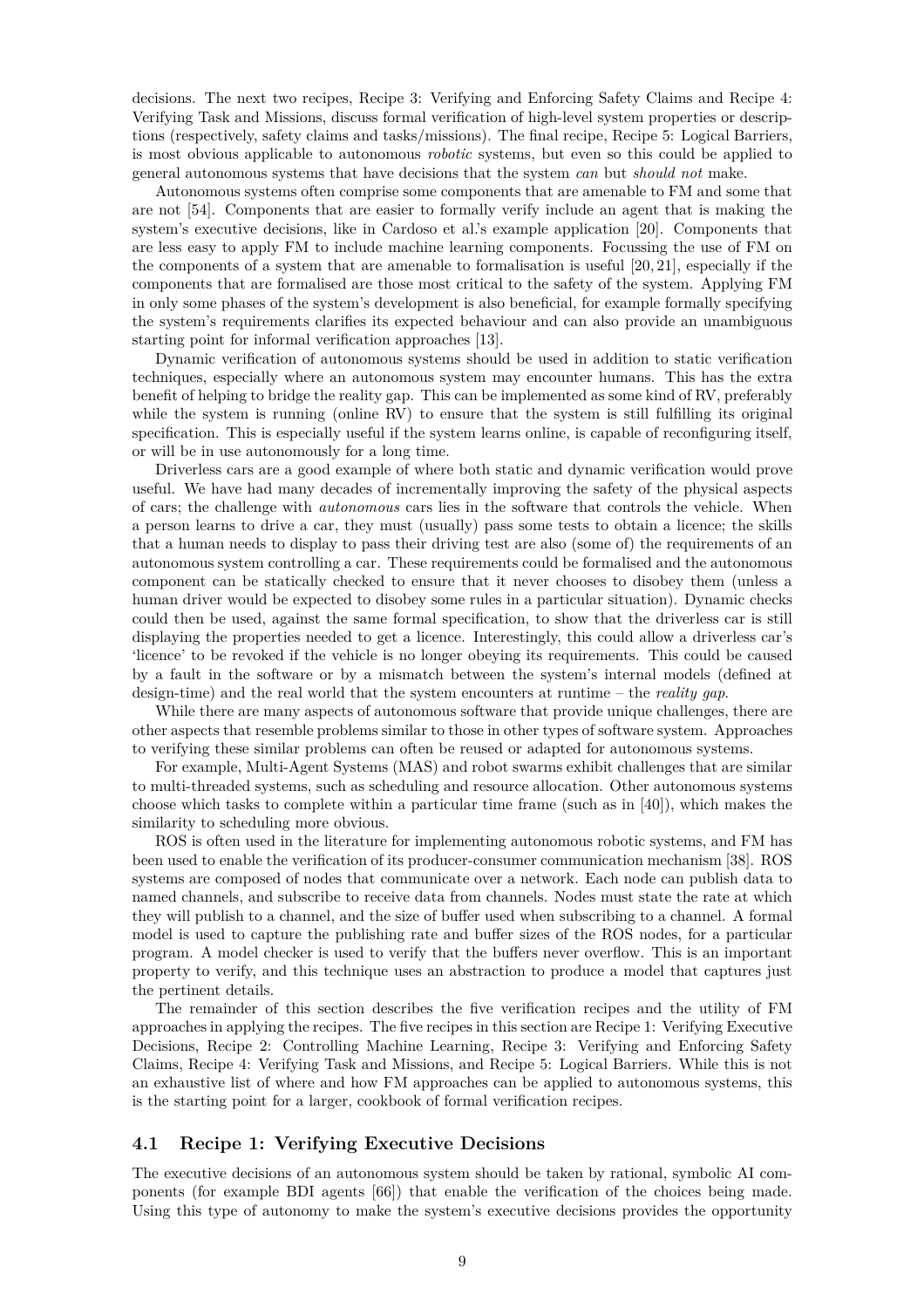to inspect and verify those decisions, something that is currently almost impossible to do with human decision-making. This opportunity should not be wasted, and is another instance where autonomous systems should be designed for verification.

With verifiable autonomy, the system's choices can be checked to ensure that they obey safety requirements. This could be seen as akin to being able to check that a new driver will obey all the relevant driving laws before they get their driving licence.

Specifically in the case of BDI languages, the program model checker AJPF [\[28\]](#page-14-8) can directly verify properties about the agent program. An example of this approach can be found in [\[75\]](#page-17-5), where the authors encode the UK Civil Aviation Authority's Rules of the Air and verify that the BDI agent making the executive decisions always abides by these rules. This example is similar to [Recipe 3: Verifying and Enforcing Safety Claims.](#page-10-0)

Using this recipe requires autonomy that is amenable to inspection and verification. If AI techniques that are opaque and less amenable to inspection and verification are used, then the dynamic verification described in [Recipe 3: Verifying and Enforcing Safety Claims](#page-10-0) may be useful instead. However, even if the static verification described in this recipe is used, the checks assume the correctness of the system's sensors. Given the possibility of sensor failure or incorrect interpretation of noisy sensor data, both of these verification techniques could be used alongside each other, for extra assurance.

The flexibility of this approach has also been used to check that autonomous systems are making ethical decisions. This is an open challenge, but must be dealt with if autonomous systems are to be trustworthy. Often, an autonomous system's choices are evaluated as being either ethical or not [\[8,](#page-13-7) [9,](#page-13-8) [18\]](#page-14-13). This is a useful starting point, but real-life situations are unlikely to be so simple. An example of taking a less dichotomous approach is [\[26\]](#page-14-14), which describes an autonomous system (using a BDI language) that can reason about the ethical weighting of its choices. These programs are directly verified to check more complex ethical properties, such as the system choosing the least-worst option in situations where only unethical choices are available.

#### <span id="page-9-0"></span>**4.2 Recipe 2: Controlling Machine Learning**

A machine learning component should be paired with a *governor* that ensures that the output of the machine learning component remains within a correct operating envelope – compare with mechanical governors [\[58\]](#page-16-7). Crucially, this requires an architecture where the governor is able to prevent an incorrect decision from the machine learning component from propagating to the rest of the system. This recipe is useful where incorrect output from a machine learning component could cause the executive control component(s) to make a decision that leads to a failure, for example a vision classifier.

Machine learning can be useful for discovering solutions to problems where there is little or no prior knowledge of the context; for example, classifying objects or exploring unknown environments. But ensuring that machine learning remains within a safe operating envelope can be challenging [\[56\]](#page-16-8). For example, as raised by Koopman and Wagner, and summarised in [\[56\]](#page-16-8); machine learning components can suffer from:

- **Over-fitting**, where the machine learning component too closely corresponds to the training data and therefore might not be reliable on real-world data;
- **Black Swan Events**, which are special cases that the component has not seen in the training data and therefore might not react to correctly; and,
- **Reward Hacking** [\[31\]](#page-15-12), where an incorrectly specified reward function might be exploited by the machine learning component to gain rewards for unsafe actions or predictions.

Machine learning components should be separated from the executive control of the system, and not linked directly to actuation. This recipe enables verification and monitoring techniques to be used to mitigate the risk of incorrect output from a machine learning component causing the overall system to perform unsafe behaviour.

A governor could be implemented as a purely software monitor, but this just shifts the burden of verification from the autonomous system to the software monitor, which is likely to be simpler but will face similar verification challenges. Instead, a formal runtime *enforcement* approach adds confidence to the monitoring used by the governor and can be directly verifiable itself. It also has the benefit that the specification for the correct operating envelope is unambiguous and provably correct.

Governors used in this way could enforce relatively simple properties, like a confidence threshold for a machine learning verdict. But they could also track the ongoing output of the machine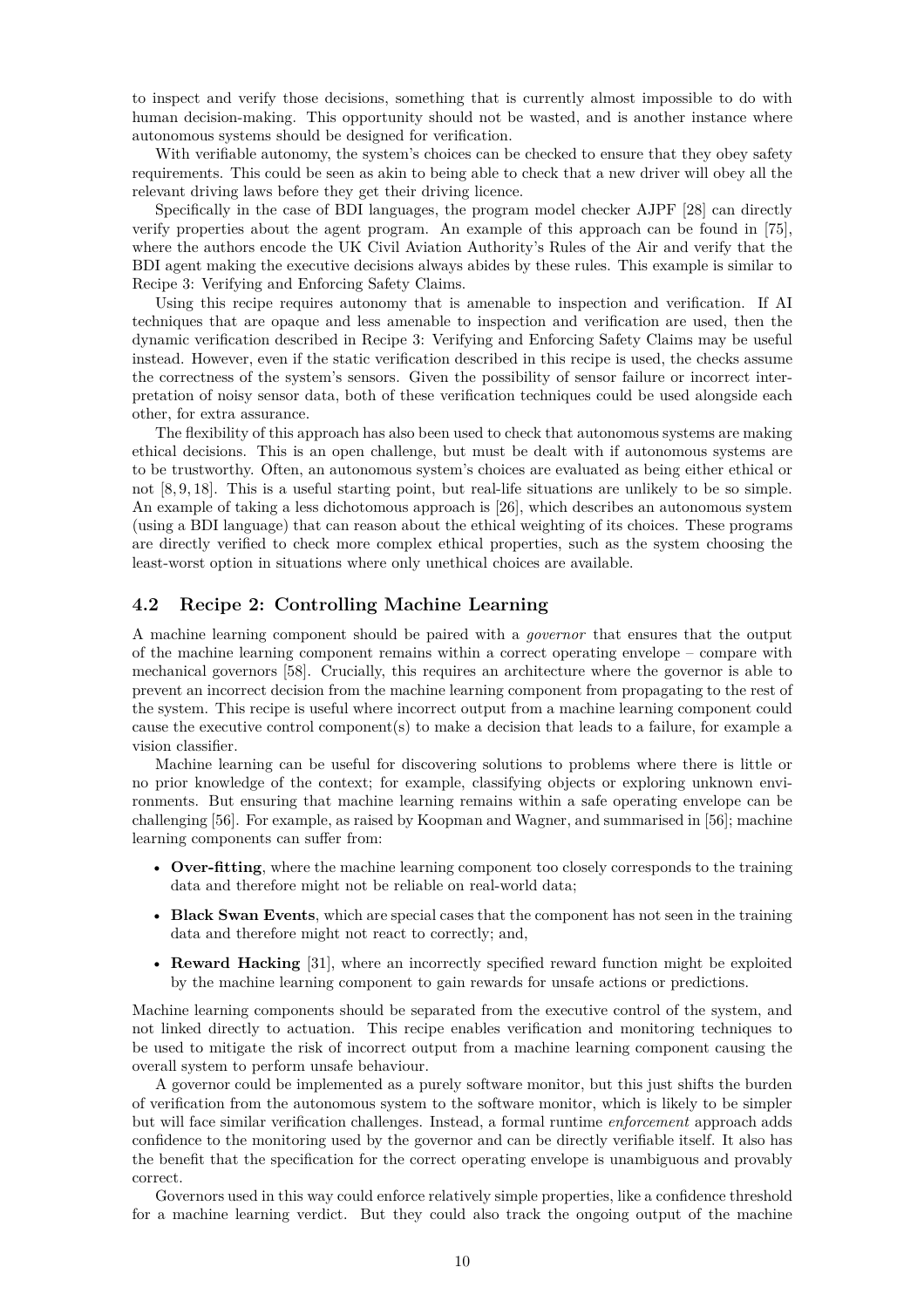learning component to enforce more complex properties. As an example, consider a driverless car that uses a machine learning classifier to identify obstacles. The classifier might be reliable on clear distinctions between cars, bicycles, and pedestrians. However, it might not have been trained on 'messy' scenes showing, for example, a pedestrian pushing a bicycle across the road. In this situation the classifier might differ between a classification of 'pedestrian' and 'bicycle'. A governor introduced here could enforce a property saying: if the classifier hasn't settled on a result within a given time frame, then the vehicle would slow down and prepare to stop. This would enforce the safe behaviour expected of a human driver.

This recipe can be found in the literature. The WiseML approach [\[55\]](#page-16-9) is an RV framework that enforces invariants in autonomous systems that use Reinforcement Learning (RL). It is demonstrated on an autonomous system that is using an RL algorithm to explore an unknown environment. Another implementation route, for systems using the ROS middleware, is ROS-Monitoring<sup>[1](#page-10-2)</sup> [\[34\]](#page-15-13), which is an RV framework that can drop messages that do not conform to a formal specification. This could be used to vet the output from the machine learning component and prevent incorrect messages from reaching the rest of the system. Finally, the concept of *shields* [\[4,](#page-13-9) [49,](#page-16-10) [50\]](#page-16-11) is another route. A shield is a correct-by-construction runtime enforcer, synthesised from a safety property. Like the idea behind ROSMonitoring, the shield operates at runtime to detect and overwrite violations of the safety property, so that the system always obeys its safety requirements.

#### <span id="page-10-0"></span>**4.3 Recipe 3: Verifying and Enforcing Safety Claims**

RV techniques provide a good way of showing that a system's safety claims are fulfilled at runtime, and can be extended to enforce the safety claims too. Static verification is useful (for example, [Recipe 1: Verifying Executive Decisions](#page-8-0) could also be used here) but dynamic checking and enforcement of safety requirements provides strong evidence for the system obeying its requirements in more realistic settings. This kind of evidence is especially important where a system needs regulator approval before operation.

The safety claims or properties in a safety document describe how the system's behaviour is constrained to maintain safety. Examples include keeping a minimum distance from obstacles, limiting the speed or force that the system can apply, or constraining a behaviour to a certain location (such as a laser cutter only being activated when it is pointing towards a safe cutting zone).

As described in the [Runtime Verification](#page-6-2) section, RV monitors the running system and compares its behaviour to a formal specification of its expected behaviour. Using the system's safety documents as the source for the specification of the expected behaviour enables these safety claims to be checked and enforced.

In previous work, we formalise the safety subsystem described in a safety design document and use the resulting specification as a runtime monitor [\[52\]](#page-16-12). The specification is checked against the safety requirements (also extracted from the safety document) to validate the model. This has the side-benefit of checking the design of the safety subsystem. This specification can also be used to guide the implementation of the safety subsystem, if it is still being developed.

The monitoring provided by RV could be extended to enable enforcement of the safety requirements. One approach to runtime enforcement could be to use *predictive* RV [\[80\]](#page-18-3) to try to foresee the future violation of a safety property and use this information to prevent the violation. The workflow described in [\[52\]](#page-16-12) could be used to guide the formalisation of existing safety documentation to use as the predictive model. The benefit of predictive RV is that it might also foresee the continued satisfaction of a property, which means that the monitor could be switched off to save CPU and memory usage.

Similarly to [Recipe 2: Controlling Machine Learning,](#page-9-0) runtime enforcement requires a system architecture that allows the monitor to intercept instructions that would cause the system to violate a safety requirement. An example of how to achieve this is presented in [\[34\]](#page-15-13), where a monitor is placed inside a ROS system and is able to drop messages that do not conform to its specification of acceptable behaviour. This means that the unsafe messages do not get acted on, so the safety requirements are enforced at runtime.

### <span id="page-10-1"></span>**4.4 Recipe 4: Verifying Task and Missions**

Autonomous systems are often given goals to complete, to guide their behaviour, which could be viewed as high-level programs. This means that the arrangement of goals can be a source of failure

<span id="page-10-2"></span> $1$ <https://github.com/autonomy-and-verification-uol/ROSMonitoring>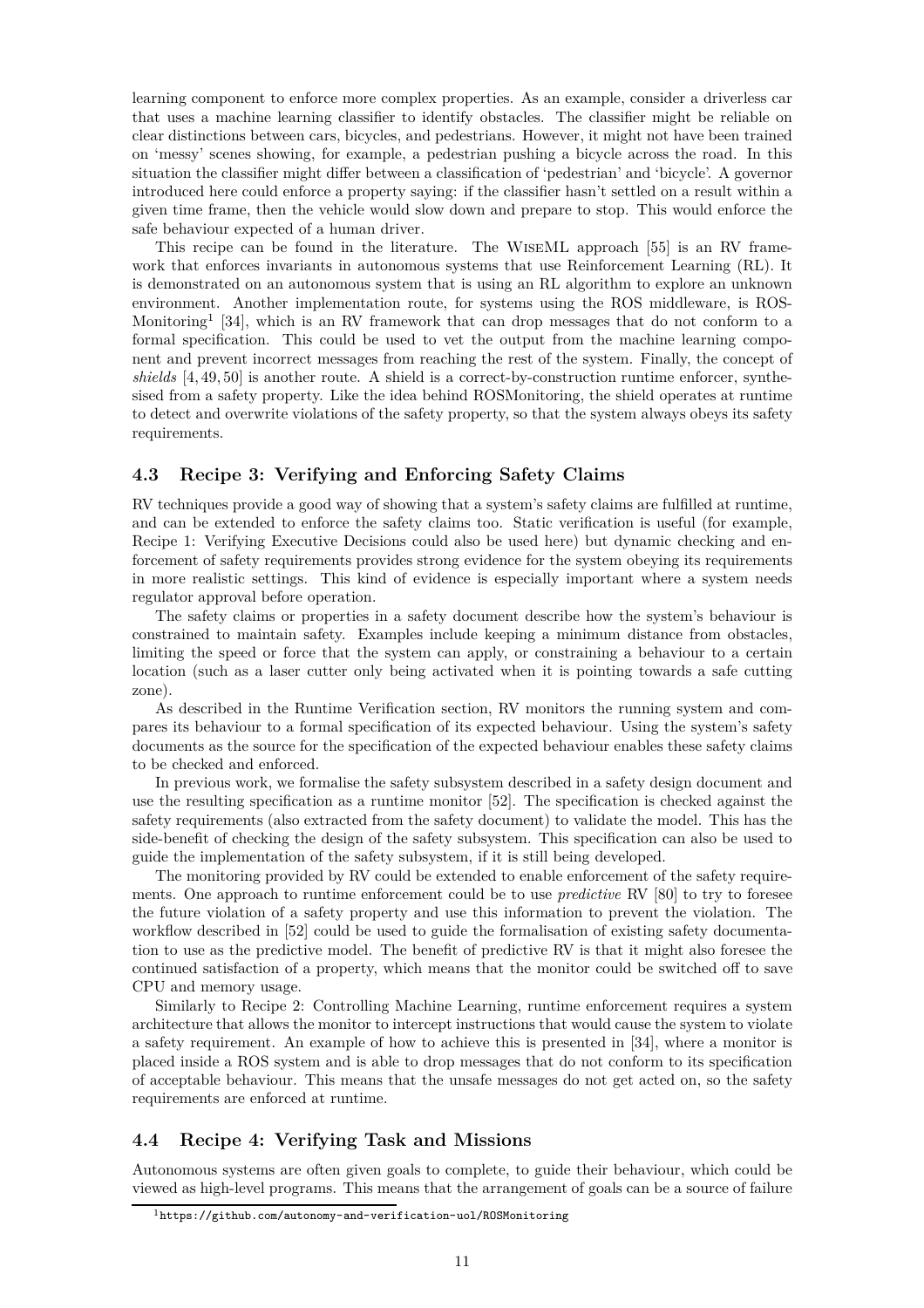and so they are a target for verification.

Often, these goals and how to achieve them are described as *tasks* or *missions*. Here, we will use *task* to mean a collection of actions, such as moving to a waypoint or inspecting an object; and *mission* to mean a collection of tasks to achieve some goal, such as inspecting every waypoint in the map. For some systems, missions and tasks might be set by a human user or operator, in others the system might make more decisions about its mission or how to achieve a goal.

The tasks should be identified and well defined, this makes the system's capabilities clear to both the implementers and the users of the system. This should include, for example: the task's context and inputs (and any other pre-conditions), how it performs the task, the expected outputs (and any other postconditions), what might cause the task to fail and how the system should recover, etc.

The software implementation of a task or a mission is often written in a general purpose programming language, because it must be executed by the software controlling the system. This means that verification approaches (especially formal verification approaches) could be applied directly to the software. However, there is still utility in taking a formal approach to the design of tasks and missions, similarly to the benefit of formalising a system's requirements.

Using informal notations (such as flowcharts or communication diagrams) is useful for clarifying the intended behaviour of tasks and missions, and would enable formalisation at a later stage. For someone trying to formalise a system, this would already be an improvement over trying to extract a formal specification from program code or natural-language documentation.

Formalising the system state that the task expects before it starts (pre-conditions) and how the task will have changed the system state after it has finished (post-conditions) is a good start for formalising the design of a task – as in Hoare triples [\[41\]](#page-15-14). These formal conditions clarify the task's requirements and can be used to verify that its implementation meets these requirements (either statically or by using RV). This lightweight formal approach could identify where a mission is incorrectly constructed. For example, it could highlight where one task's pre-condition relies on something that the previous task's post-condition does not guarantee. This design-time check would enable developers to fix a potential failure before implementation.

When specifying a task it is important to remember that the system will interact with a (virtual or physical) environment, so an action might fail or otherwise not behave as intended. This could be due to a changing environment, unforeseen conditions, or a hardware failure. Once a failed action has been detected, the system can take steps to recover. This should also be specified in the task's design, including a fallback task (or tasks) to safely recover from the failure or move to some known safe state. For example the mission specification language Sophrosyne enables the specification of tasks and fallback actions for if the task fails [\[73\]](#page-17-13)). Another example is the extensions to agent programming languages that enable the description of tasks ('plans' in the agent program) that can (attempt) to reconfigure themselves if they fail [\[1,](#page-13-10) [72\]](#page-17-14). This includes describing the pre- and post-conditions for each task and then using an automated planner to attempt to repair the plan.

The mission pattern catalogue described in [\[60\]](#page-16-13) provides an example of how to formally verify missions. The pattern catalogue is a taxonomy of mission categories – including avoidance, surveillance, and coverage patterns – created from a survey of the robotic literature. Each category is populated by several patterns, and each pattern is described in English and in temporal logic. Their tool, PsALM [\[59\]](#page-16-14), enables missions to be constructed from the patterns in the taxonomy, from which a temporal logic specification of the mission is synthesised. This enables missions to be formally verified before operation.

#### <span id="page-11-0"></span>**4.5 Recipe 5: Logical Barriers**

Autonomous robotic systems may have a physical barrier to contain them within a safe area, this could be complemented by a formally verifiable *logical* barrier. A logical barrier is a software restriction on the area in the operating environment that an autonomous robotic system can move to. More generally, a logical barrier could be a restriction on the decisions that an autonomous system can make but should not, for legal, ethical, or safety reasons.

The concept of a logical barrier is not entirely new, for example it can be seen in autonomous vehicle platooning, where software controllers ensure that vehicles keep a safe distance from the vehicle in front of them [\[2,](#page-13-11) [25,](#page-14-15) [46\]](#page-16-15); and where mobile robots need to avoid obstacles, for example in  $[6, 61]$  $[6, 61]$ , or stay within a predefined area (geofencing)  $[29, 73]$  $[29, 73]$ . It is similar in intent to the work on barrier certificates [\[65\]](#page-17-15), which is a technique for showing that a hybrid system does not enter an unsafe region.

This concept has obvious applications where autonomous robotic systems might be close to humans, who must be protected from physical harm. In this situation, a physical barrier might be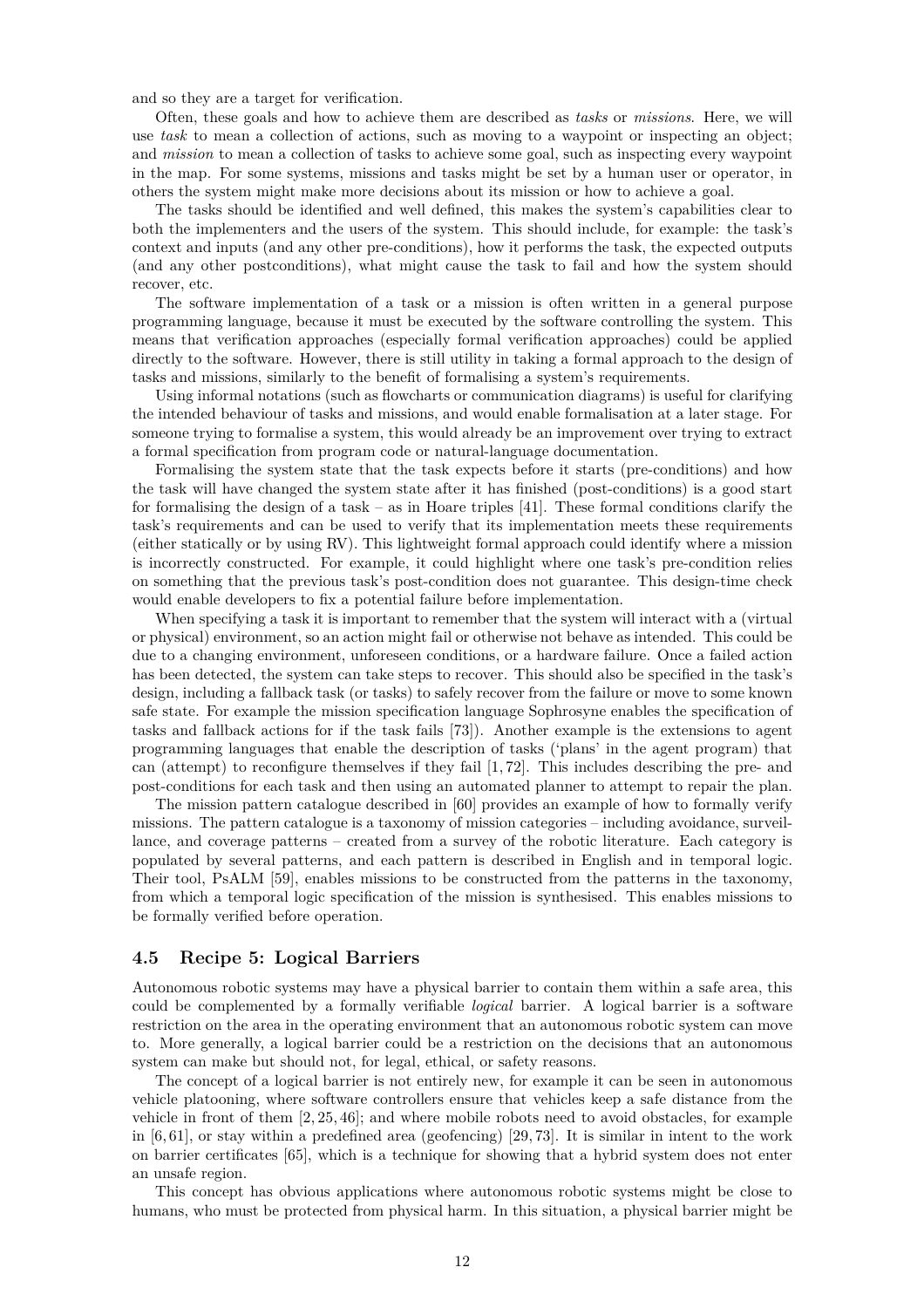a wall or other buffer that stops the system moving too far from one position or too close to other objects or people. For example, a robotic arm surrounded by a safety barrier that stops it from moving outside of a safe working area.

Using a logical barrier provides a penultimate line of defence; the software will stop the system from getting close to the physical barrier, but the physical barrier is there in case the software safety system fails. The logical barrier could be in the same place as the physical barrier or it could be slightly offset to provide a logical buffer zone, for example to allow enough space for the robotic system to slow down before hitting the physical barrier. The placement of a logical barrier should be based on an assessment of concerns like robotics systems' maximum speed or the force that it can deliver.

One approach to implementing this recipe is to use RV to provide runtime enforcement. So long as the monitor can listen to the system's behaviour, this approach would not require a particular type of autonomy. However, the architecture of the system must be arranged so as to allow the monitor to change the system's behaviour, to prevent it from crossing the logical barrier. As previously mentioned, RV can add computational overheads, so it must be implemented carefully to avoid potentially delaying the system.

Another approach to implementing this recipe could be to incorporate the logical barriers into the executive decision making component, in such a way that it is formally verifiable. This is related to [Recipe 1: Verifying Executive Decisions,](#page-8-0) so there is a similar requirement that the highlevel decision making uses AI techniques that can be inspected (symbolic AI). This enables the verification that, for example, the system never chooses to move past the logical barrier.

Using the RV approach checks the dynamic behaviour of the system; checking the system's decision-making is static verification. Even if the system never *chooses* to move past the barrier, it could conceivably do so by accident. Clearly, a combination of these two approaches would work well.

The need for logical barriers, when the physical barriers exist, is possibly subtle; but they provide an extra layer of assurance. Logical barriers could also be useful in situations where a physical barrier is desired, but not possible – though, the combination of both types of barrier would be the most effective. This could be helpful in establishing enough confidence in an autonomous system's safety to enable field tests; without such confidence, the risk of injury during field tests might be considered too high.

## <span id="page-12-0"></span>**5 Conclusion**

This paper answers the question *Why use Formal Methods for Autonomous Systems?* by describing the utility of four often-used formal verification approaches and by presenting five formal verification recipes for autonomous systems. The formal approaches explain what FM can do, and the recipes describe how they can be used to verify particular components or aspects of an autonomous system.

FM are a powerful technique to have in one's repertoire when verifying autonomous systems. They can be used in many stages of the systems development life cycle, providing both static and dynamic verification; and they enable exhaustive, automatic checks over unambiguously-defined specifications. Despite persistent myths about FM [\[15,](#page-14-0)39], they have been used in industry [\[79\]](#page-18-0) and in the academic literature on formally verifying autonomous systems [\[53\]](#page-16-0).

Applying formal verification needs a good description of the system and its requirements, just like any other verification technique. Improving these descriptions requires better collaboration between FM practitioners and developers of autonomous systems. Formal verification approaches need to be able to cope with the architectures, requirements, and challenges of autonomous systems. In turn, autonomous systems engineering must ensure that it can produce systems that are amenable to robust verification techniques and provides clear definitions of the system's scope and requirements. The recipes presented here are grounded in our previous survey [\[53\]](#page-16-0) and research experience [\[35\]](#page-15-1) of formal verification for safety-critical autonomous systems.

As previously mentioned, some of the recipes describe multiple ways that they can be implemented. It is also possible that more than one of the recipes will be applied to the same system at the same time, and some of the recipes suggest how they can be used with another. In previous work [\[32\]](#page-15-3), we argue that autonomous systems (particularly those embedded in robotic systems) need an integrated approach to verification, because of their complexity and blending of different specialist fields into one system. This means that it is likely that a system will need a combination of formal and informal verification approaches. One methodology for combining different approaches is the *Corroborative V&V* approach [\[77\]](#page-18-2), which describes how to use formal and in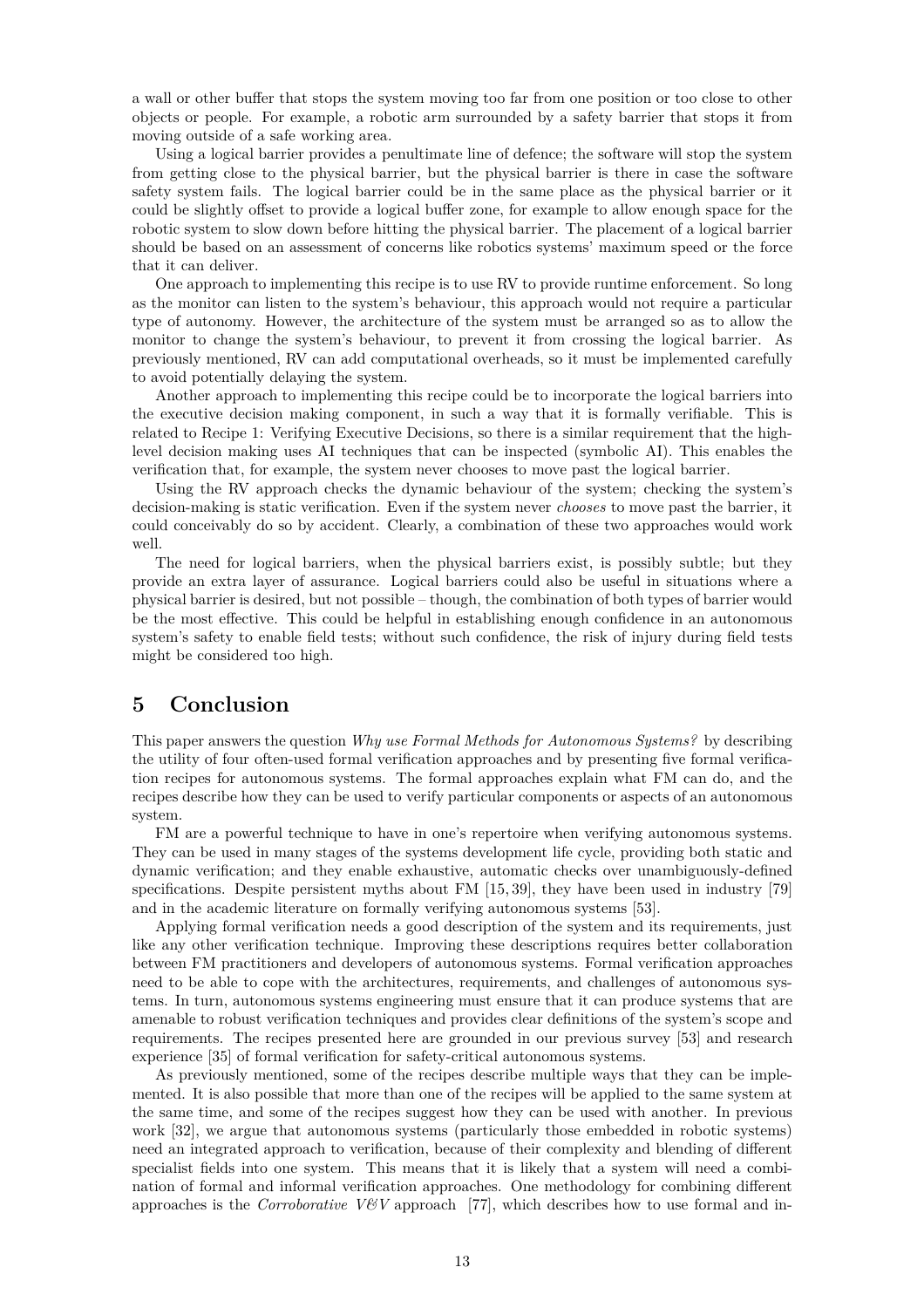formal models of the same system to support wholistic verification. We consider this to be an *integrated* approach, because it combines (or integrates) several approaches.

The formal verification recipes discussed in this paper are a non-exhaustive snapshot of the utility of formal verification, but they are the starting point for a larger cookbook of recipes. There is currently little guidance about which FM to use, and best practice on how to use them. Efforts like the collection of relevant surveys and evaluations of the state-of-the-art in FM by the Formal Methods Europe association<sup>[1](#page-13-12)</sup> are a good starting point. The recipes we present in this paper kickstart the discussion about systematic ways of formally verifying aspects of autonomous systems. Useful future work in this area includes implementing the recipes presented here to refine them, and analysing the literature and case studies for other useful formal verification recipes.

Because of the safety and security implications of an autonomous system failing, the most robust methods should be chosen for each system component and development phase. Formal methods are, by no means, a panacea for the challenges of engineering safe, correct, and trustworthy autonomous systems. However, the recipes presented in this paper illustrate why FM are useful for the verification of autonomous systems – alongside other verification techniques, including software testing, simulation-based testing, or physical tests. FM can provide robust specification and verification of many components and aspects of an autonomous system, so formal methods should be included in the repertoire of verification techniques used in the engineering of autonomous systems.

## <span id="page-13-10"></span>**References**

- <span id="page-13-11"></span>[1] Actions with Durations and Failures in {BDI} Languages. In *ECAI*, Prague, Czech Republic.
- <span id="page-13-2"></span>[2] Formal verification of autonomous vehicle platooning. 148.
- [3] Jonathan M. Aitken, Sandor M. Veres, Affan Shaukat, Yang Gao, Elisa Cucco, Louise A. Dennis, Michael Fisher, Jeffrey A. Kuo, Thomas Robinson, and Paul E. Mort. Autonomous nuclear waste management. *IEEE Intelligent Systems*, 33(6):47–55, November 2018.
- <span id="page-13-9"></span>[4] Mohammed Alshiekh, Roderick Bloem, Rüdiger Ehlers, Bettina Könighofer, Scott Niekum, and Ufuk Topcu. Safe Reinforcement Learning via Shielding. In *Thirty-Second AAAI Conference on Artificial Intelligence*, April 2018.
- <span id="page-13-3"></span>[5] Michael Anderson and Susan Leigh Anderson. GenEth: a general ethical dilemma analyzer. *Paladyn, Journal of Behavioral Robotics*, 9(1):337–357, November 2018.
- <span id="page-13-6"></span>[6] Adina Aniculaesei, Daniel Arnsberger, Falk Howar, and Andreas Rausch. Towards the Verification of Safety-critical Autonomous Systems in Dynamic Environments. *Electron. Proc. Theor. Comput. Sci.*, 232:79–90, dec 2016.
- <span id="page-13-7"></span><span id="page-13-5"></span>[7] Keijiro Araki, Andy Galloway, and Kenji Taguchi, editors. *IFM'99*. Springer London, London, 1999.
- [8] Ronald Arkin, Patrick Ulam, and Brittany Duncan. An Ethical Governor for Constraining Lethal Action in an Autonomous System. Technical Report Technical Report GIT-GVU-09-02, GEORGIA INST OF TECH ATLANTA MOBILE ROBOT LAB, Georgia, USA, 2009.
- <span id="page-13-8"></span>[9] Ronald Arkin, Patrick Ulam, and Alan Wagner. Moral Decision Making in Autonomous Systems: Enforcement, Moral Emotions, Dignity, Trust, and Deception. *Proc. IEEE*, 100(3):571– 589, mar 2012.
- <span id="page-13-4"></span>[10] Jenay M Beer, Arthur D Fisk, and Wendy A Rogers. Toward a Framework for Levels of Robot Autonomy in Human-Robot Interaction. *Journal of Human-Robot Interaction*, 3(2):74, June 2014.
- <span id="page-13-0"></span>[11] B.W. Boehm. Verifying and Validating Software Requirements and Design Specifications. *IEEE Software*, 1(1):75–88, January 1984.
- <span id="page-13-1"></span>[12] Rafael H. Bordini, Michael Wooldridge, and Jomi Fred Hübner. *Programming Multi-Agent Systems in AgentSpeak using Jason*. John Wiley & Sons, 2007.

<span id="page-13-12"></span><sup>1</sup>Formal Methods Europe 'Choosing a Formal Method': <https://fmeurope.org/choosingaformalmethod/>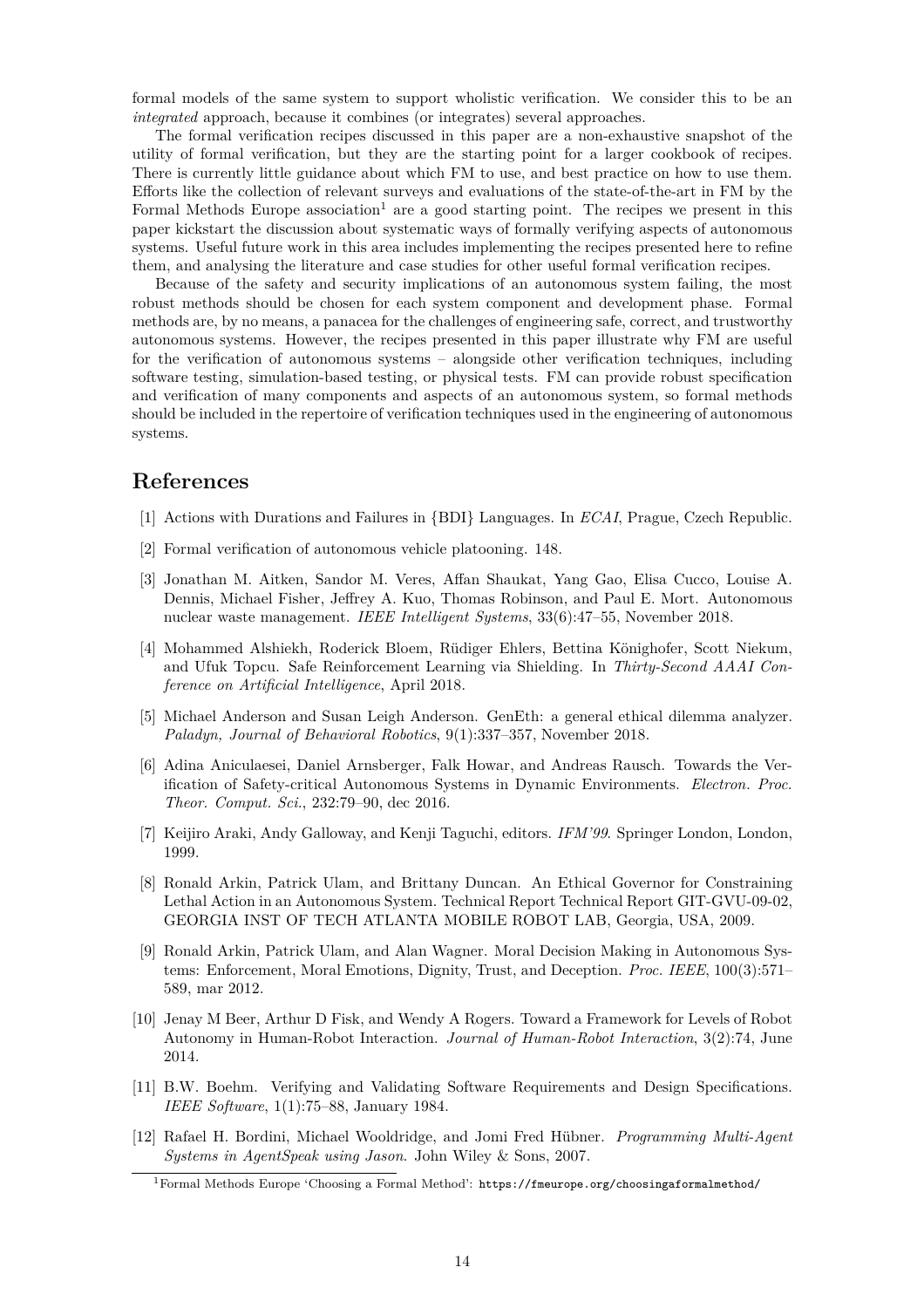- <span id="page-14-4"></span>[13] Hamza Bourbouh, Marie Farrell, Anastasia Mavridou, Irfan Sljivo, Guillaume Brat, Louise A. Dennis, and Michael Fisher. Integrating Formal Verification and Assurance: An Inspection Rover Case Study. In Mariano M. Moscato, Aaron Dutle, Laura Titolo, Ivan Perez, and César A. Muñoz, editors, *NASA Formal Methods*, volume 12673, pages 53–71. Springer International Publishing, 2021.
- <span id="page-14-1"></span><span id="page-14-0"></span>[14] P. Bourque and R.E. Fairley, editors. *Guide to the Software Engineering Body of Knowledge, Version 3.0*. IEEE Computer Society, Washington DC, USA, 2014.
- [15] J.P. Bowen and M.G. Hinchey. Seven more myths of formal methods. *IEEE Softw.*, 12(4):34– 41, jul 1995.
- <span id="page-14-2"></span>[16] British Standards Institution. *BS 8611:2016 - Robots and robotic devices. Guide to the ethical design and application of robots and robotic systems*. British Standards Institution, 2016.
- <span id="page-14-3"></span>[17] Jean-Michel Bruel, Sophie Ebersold, Florian Galinier, Manuel Mazzara, Alexandr Naumchev, and Bertrand Meyer. The Role of Formalism in System Requirements. *ACM Computing Surveys*, 54(5):1–36, May 2021.
- <span id="page-14-13"></span>[18] P Brutzman Donald, T Davis Duane, R Lucas George, B McGhee Robert, Donald Brutzman, Duane Davis, George Lucas, and Robert McGhee. Run-time Ethics Checking for Autonomous Unmanned Vehicles: Developing a Practical Approach, Paper and Slideset. In *Int. Symp. Unmanned Untethered Submers. Technol.*, Portsmouth New Hampshire, 2013. Monterey, California: Naval Postgraduate School.
- <span id="page-14-7"></span>[19] Alan Burns and Robert Davis. Mixed Criticality Systems - A Review. Technical Report August 2018, University of York, York, 2018.
- <span id="page-14-11"></span>[20] Rafael C. Cardoso, Louise A. Dennis, Marie Farrell, Michael Fisher, and Matt Luckcuck. Towards Compositional Verification for Modular Robotic Systems. In *Second Workshop on Formal Methods for Autonomous Systems (FMAS2020)*, volume 329, pages 15–22. Electronic {Proceedings} in {Theoretical} {Computer} {Science}, December 2020.
- <span id="page-14-12"></span>[21] Rafael C. Cardoso, Marie Farrell, Matt Luckcuck, Angelo Ferrando, and Michael Fisher. Heterogeneous Verification of an Autonomous Curiosity Rover. In Ritchie Lee, Susmit Jha, Anastasia Mavridou, and Dimitra Giannakopoulou, editors, *NASA Formal Methods*, volume 12229, pages 353–360. Springer International Publishing, 2020.
- <span id="page-14-9"></span>[22] Yushan Chen, Xu Chu Ding, Alin Stefanescu, and Calin Belta. Formal approach to the deployment of distributed robotic teams. *Trans. Robot.*, 28(1):158–171, 2012.
- <span id="page-14-10"></span>[23] Yushan Chen, Xu Chu Ding, Alin Stefanescu, and Calin Belta. A Formal Approach to Deployment of Robotic Teams in an Urban-Like Environment. In Alcherio Martinoli, Francesco Mondada, Nikolaus Correll, Grégory Mermoud, Magnus Egerstedt, M Ani Hsieh, Lynne E Parker, and Kasper Støy, editors, *Distrib. Auton. Robot. Syst.*, volume STAR 83, pages 313– 327. Springer, Berlin, Heidelberg, 2013.
- <span id="page-14-5"></span>[24] M. Yassin Chkouri, Anne Robert, Marius Bozga, and Joseph Sifakis. Translating AADL into BIP - Application to the Verification of Real-Time Systems. In Michel R. V. Chaudron, editor, *Models in Software Engineering*, volume 5421, pages 5–19, Berlin, Heidelberg, 2009. Springer Berlin Heidelberg.
- <span id="page-14-15"></span>[25] Samuel Colin, Arnaud Lanoix, Olga Kouchnarenko, and Jeanine Souquières. Using CSP||B Components: Application to a Platoon of Vehicles. In C Cofer and A Fantechi, editors, *Formal Methods for Industrial Critical Systems*, volume 5596 of *LNCS*, pages 103–118, Berlin, Heidelberg, 2009. Springer, Berlin, Heidelberg.
- <span id="page-14-14"></span>[26] Louise Dennis, Michael Fisher, Marija Slavkovik, and Matt Webster. Formal verification of ethical choices in autonomous systems. *Rob. Auton. Syst.*, 77:1–14, 2016.
- <span id="page-14-6"></span>[27] Louise A. Dennis. The mcapl framework including the agent infrastructure layer and agent java pathfinder. *Journal of Open Source Software*, 3(24):617, 2018.
- <span id="page-14-8"></span>[28] Louise A Dennis, Michael Fisher, Matt Webster, and Rafael H. Bordini. Model checking agent programming languages. *Automated Software Engineering*, 19(1):5–63, 2012.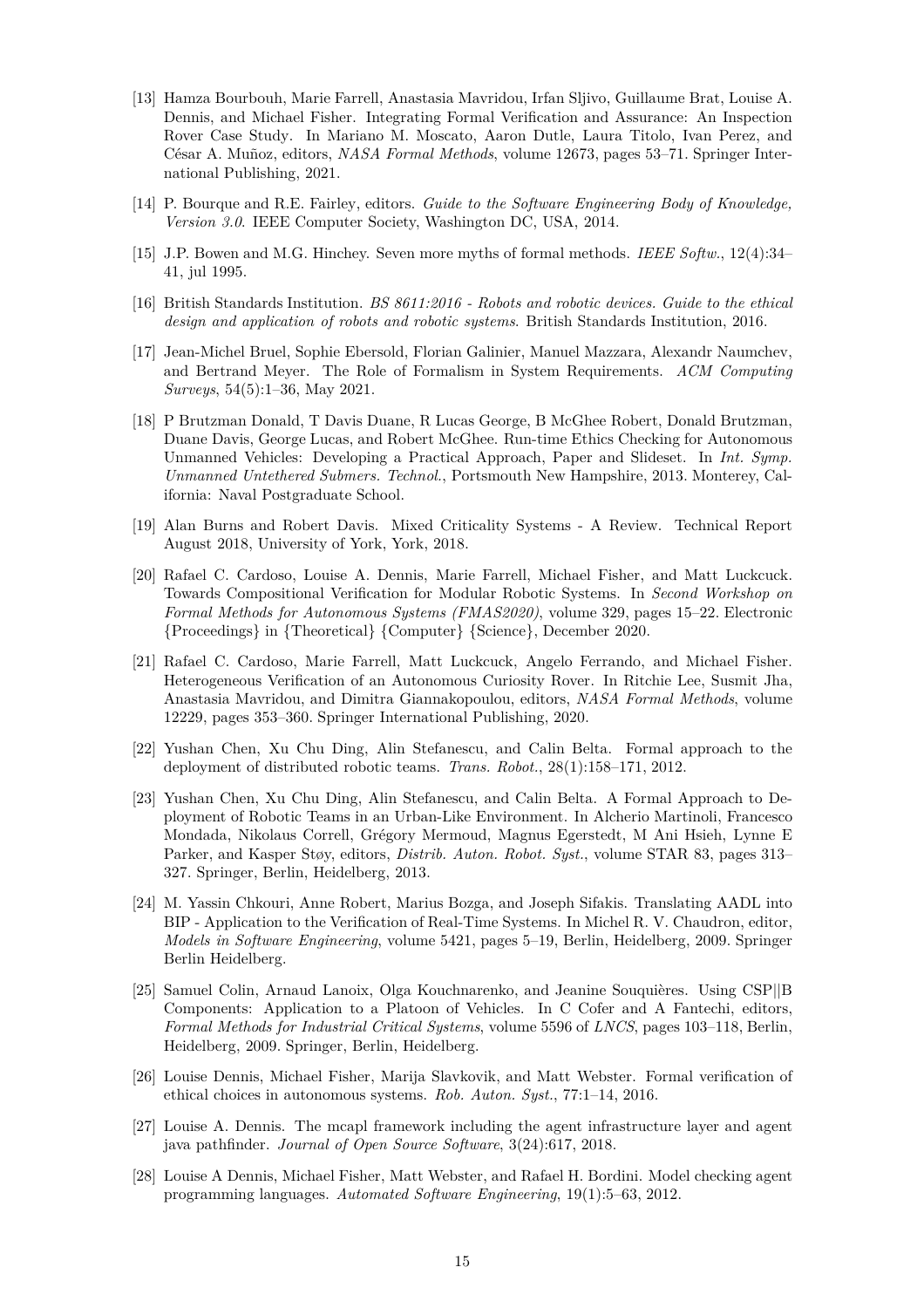- <span id="page-15-15"></span>[29] Evan T. Dill, Steven D. Young, and Kelly J. Hayhurst. SAFEGUARD: An assured safety net technology for UAS. In *2016 IEEE/AIAA 35th Digital Avionics Systems Conference (DASC)*, pages 1–10, Sacramento, CA, USA, September 2016. IEEE.
- <span id="page-15-12"></span><span id="page-15-4"></span>[30] Mica R. Endsley. Level of automation effects on performance, situation awareness and workload in a dynamic control task. *Ergonomics*, 42(3):462–492, March 1999.
- [31] Tom Everitt, Victoria Krakovna, Laurent Orseau, and Shane Legg. Reinforcement Learning with a Corrupted Reward Channel. In *Proceedings of the Twenty-Sixth International Joint Conference on Artificial Intelligence*, pages 4705–4713, Melbourne, Australia, August 2017. International Joint Conferences on Artificial Intelligence Organization.
- <span id="page-15-3"></span>[32] Marie Farrell, Matt Luckcuck, and Michael Fisher. Robotics and Integrated Formal Methods: Necessity Meets Opportunity. In C Furia and K Winter, editors, *Integr. Form. Methods*, volume 11023 of *LNCS*, pages 161–171, Heidelberg, Germany, 2018. Springer.
- <span id="page-15-9"></span>[33] Angelo Ferrando. The early bird catches the worm: First verify, then monitor! *Science of Computer Programming*, 172:160–179, mar 2019.
- <span id="page-15-13"></span>[34] Angelo Ferrando, Rafael C. Cardoso, Michael Fisher, Davide Ancona, Luca Franceschini, and Viviana Mascardi. ROSMonitoring: A Runtime Verification Framework for ROS. In *Towards Autonomous Robotic Systems*, volume 12228, pages 387–399. Springer International Publishing, 2020.
- <span id="page-15-1"></span>[35] Michael Fisher, Rafael C. Cardoso, Emily C. Collins, Christopher Dadswell, Louise A. Dennis, Clare Dixon, Marie Farrell, Angelo Ferrando, Xiaowei Huang, Mike Jump, Georgios Kourtis, Alexei Lisitsa, Matt Luckcuck, Shan Luo, Vincent Page, Fabio Papacchini, and Matt Webster. An Overview of Verification and Validation Challenges for Inspection Robots. *Robotics*, 10(2):67, April 2021.
- <span id="page-15-7"></span>[36] Dimitra Giannakopoulou, Thomas Pressburger, Anastasia Mavridou, and Johann Schumann. Generation of Formal Requirements from Structured Natural Language. In Nazim Madhavji and Liliana Pasquale, editors, *Requirements Engineering: Foundation for Software Quality*, volume 12045, pages 19–35, Cham, 2020. Springer International Publishing.
- <span id="page-15-8"></span>[37] Mario Gleirscher, Simon Foster, and Jim Woodcock. New Opportunities for Integrated Formal Methods. *ACM Computing Surveys*, 52(6):1–36, January 2020.
- <span id="page-15-11"></span>[38] Raju Halder, José Proença, Nuno MacEdo, and André Santos. Formal Verification of ROS-Based Robotic Applications Using Timed-Automata. In *Workshop on Formal Methods in Software Engineering*, pages 44–50. IEEE, May 2017.
- <span id="page-15-10"></span><span id="page-15-0"></span>[39] Anthony Hall. Seven myths of formal methods. *IEEE Softw.*, 7(5):11–19, sep 1990.
- [40] Nick Hawes, Christopher Burbridge, Ferdian Jovan, Lars Kunze, Bruno Lacerda, Lenka Mudrova, Jay Young, Jeremy Wyatt, Denise Hebesberger, Tobias Kortner, Rares Ambrus, Nils Bore, John Folkesson, Patric Jensfelt, Lucas Beyer, Alexander Hermans, Bastian Leibe, Aitor Aldoma, Thomas Faulhammer, Michael Zillich, Markus Vincze, Eris Chinellato, Muhannad Al-Omari, Paul Duckworth, Yiannis Gatsoulis, David C. Hogg, Anthony G. Cohn, Christian Dondrup, Jaime Pulido Fentanes, Tomas Krajnik, Joao M. Santos, Tom Duckett, and Marc Hanheide. The STRANDS project: Long-term autonomy in everyday environments. *IEEE Robotics & Automation Magazine*, 24(3):146–156, September 2017.
- <span id="page-15-14"></span>[41] C A R Hoare. An axiomatic basis for computer programming. *Communications of the ACM*, 12(10):576–580, 1969.
- <span id="page-15-5"></span>[42] Hui-Min Huang, Kerry Pavek, James Albus, and Elena Messina. Autonomy levels for unmanned systems (ALFUS) framework: an update. page 439, Orlando, Florida, USA, May 2005.
- <span id="page-15-6"></span>[43] Xiaowei Huang, Daniel Kroening, Wenjie Ruan, James Sharp, Youcheng Sun, Emese Thamo, Min Wu, and Xinping Yi. A Survey of Safety and Trustworthiness of Deep Neural Networks. *arXiv:1812.08342 [cs]*, July 2019.
- <span id="page-15-2"></span>[44] Anna Jobin, Marcello Ienca, and Effy Vayena. The global landscape of AI ethics guidelines. *Nature Machine Intelligence*, 1(9):389–399, 2019.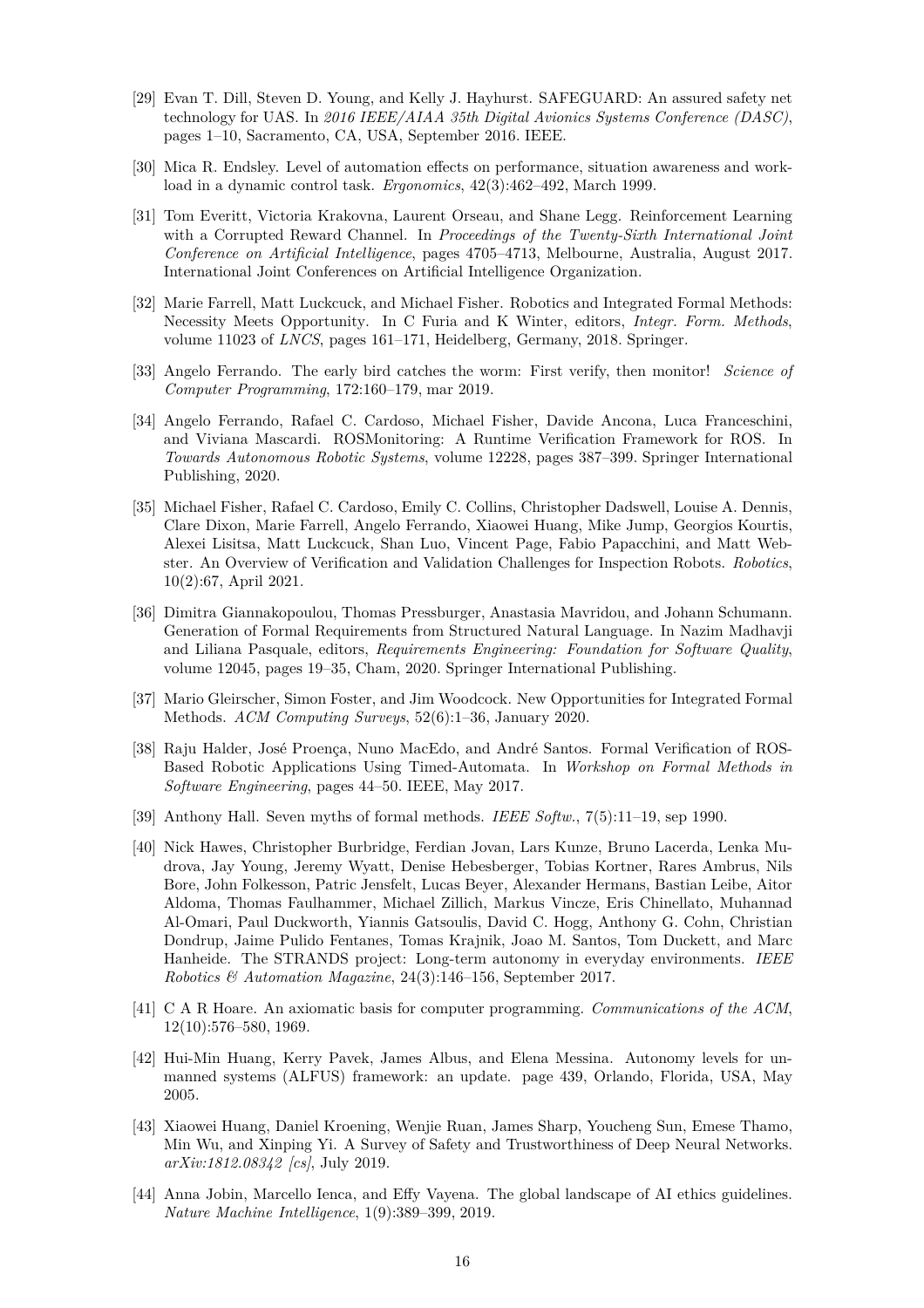- <span id="page-16-2"></span>[45] Sertac Karaman and Emilio Frazzoli. Sampling-based motion planning with deterministic *µ*-calculus specifications. In John Baillieul and Lei Guo, editors, *Conf. Decis. Control*, page 8, Shanghai, China, dec 2009. IEEE, IEEE.
- <span id="page-16-15"></span>[46] Oussama Karoui, Mohamed Khalgui, Anis Koubâa, Emna Guerfala, Zhiwu Li, and Eduardo Tovar. Dual mode for vehicular platoon safety: Simulation and formal verification. *Information Sciences*, 402(September):216–232, 2017.
- <span id="page-16-4"></span>[47] Vincent J. Koeman, Harm J. Griffioen, Danny C. Plenge, and Koen V. Hindriks. Designing a Cognitive Agent Connector for Complex Environments: A Case Study with StarCraft. In Danny Weyns, Viviana Mascardi, and Alessandro Ricci, editors, *Engineering Multi-Agent Systems*, volume 11375, pages 302–319, Cham, 2019. Springer International Publishing.
- <span id="page-16-3"></span>[48] Hadas Kress-Gazit, Tichakorn Wongpiromsarn, and Ufuk Topcu. Correct, Reactive, High-Level Robot Control. *Robot. Autom. Mag.*, 18(3):65–74, sep 2011.
- <span id="page-16-10"></span>[49] Bettina Könighofer, Mohammed Alshiekh, Roderick Bloem, Laura Humphrey, Robert Könighofer, Ufuk Topcu, and Chao Wang. Shield synthesis. *Formal Methods in System Design*, 51(2):332–361, November 2017.
- <span id="page-16-11"></span>[50] Bettina Könighofer, Julian Rudolf, Alexander Palmisano, Martin Tappler, and Roderick Bloem. Online Shielding for Stochastic Systems. In Aaron Dutle, Mariano M. Moscato, Laura Titolo, César A. Muñoz, and Ivan Perez, editors, *NASA Formal Methods*, volume 12673, pages 231–248. Springer International Publishing, 2021.
- <span id="page-16-6"></span>[51] S.G. Loizou and K.J. Kyriakopoulos. Automatic synthesis of multi-agent motion tasks based on LTL specifications. In *2004 43rd IEEE Conf. Decis. Control (IEEE Cat. No.04CH37601)*, pages 153–158 Vol.1. IEEE, 2004.
- <span id="page-16-12"></span>[52] Matt Luckcuck. Offline Runtime Verification of Safety Requirements using CSP. *arXiv:2007.03522 [cs]*, May 2021.
- <span id="page-16-0"></span>[53] Matt Luckcuck, Marie Farrell, Louise A Dennis, Clare Dixon, and Michael Fisher. Formal Specification and Verification of Autonomous Robotic Systems: A Survey. *ACM Computing Surveys*, 52(5):1–41, September 2019.
- <span id="page-16-1"></span>[54] Matt Luckcuck, Marie Farrell, Louise A. Dennis, Clare Dixon, and Michael Fisher. A Summary of Formal Specification and Verification of Autonomous Robotic Systems. In Wolfgang Ahrendt and Silvia Lizeth Tapia Tarifa, editors, *Integrated Formal Methods*, volume 11918, pages 538–541. Springer International Publishing, Cham, 2019.
- <span id="page-16-9"></span>[55] Piergiuseppe Mallozzi, Ezequiel Castellano, Patrizio Pelliccione, Gerardo Schneider, and Kenji Tei. A Runtime Monitoring Framework to Enforce Invariants on Reinforcement Learning Agents Exploring Complex Environments. In *2019 IEEE/ACM 2nd International Workshop on Robotics Software Engineering (RoSE)*, pages 5–12, Montreal, QC, Canada, May 2019. IEEE.
- <span id="page-16-8"></span>[56] Piergiuseppe Mallozzi, Patrizio Pelliccione, and Claudio Menghi. Keeping intelligence under control. *1st International Workshop on Software Engineering for Cognitive Services (SE4COG)*, pages 37–40, 2018.
- <span id="page-16-5"></span>[57] Marie Farrell, Nikos Mavrakis, Clare Dixon, and Yang Gao. Formal Verification of an Autonomous Grasping algorithm. In *International Symposium on Artificial Intelligence, Robotics and Automation in Space (i-SAIRAS2020)*. Lunar and Planetary Institute, 2020.
- <span id="page-16-7"></span>[58] James Clerk Maxwell. I. On governors. *Proceedings of the Royal Society of London*, 16:270– 283, December 1868.
- <span id="page-16-14"></span>[59] Claudio Menghi, Christos Tsigkanos, Thorsten Berger, and Patrizio Pelliccione. PsALM: Specification of Dependable Robotic Missions. In *2019 IEEE/ACM 41st International Conference on Software Engineering: Companion Proceedings (ICSE-Companion)*, pages 99–102, Montreal, QC, Canada, May 2019. IEEE.
- <span id="page-16-13"></span>[60] Claudio Menghi, Christos Tsigkanos, Patrizio Pelliccione, Carlo Ghezzi, and Thorsten Berger. Specification Patterns for Robotic Missions. *IEEE Transactions on Software Engineering*, pages 1–1, 2019.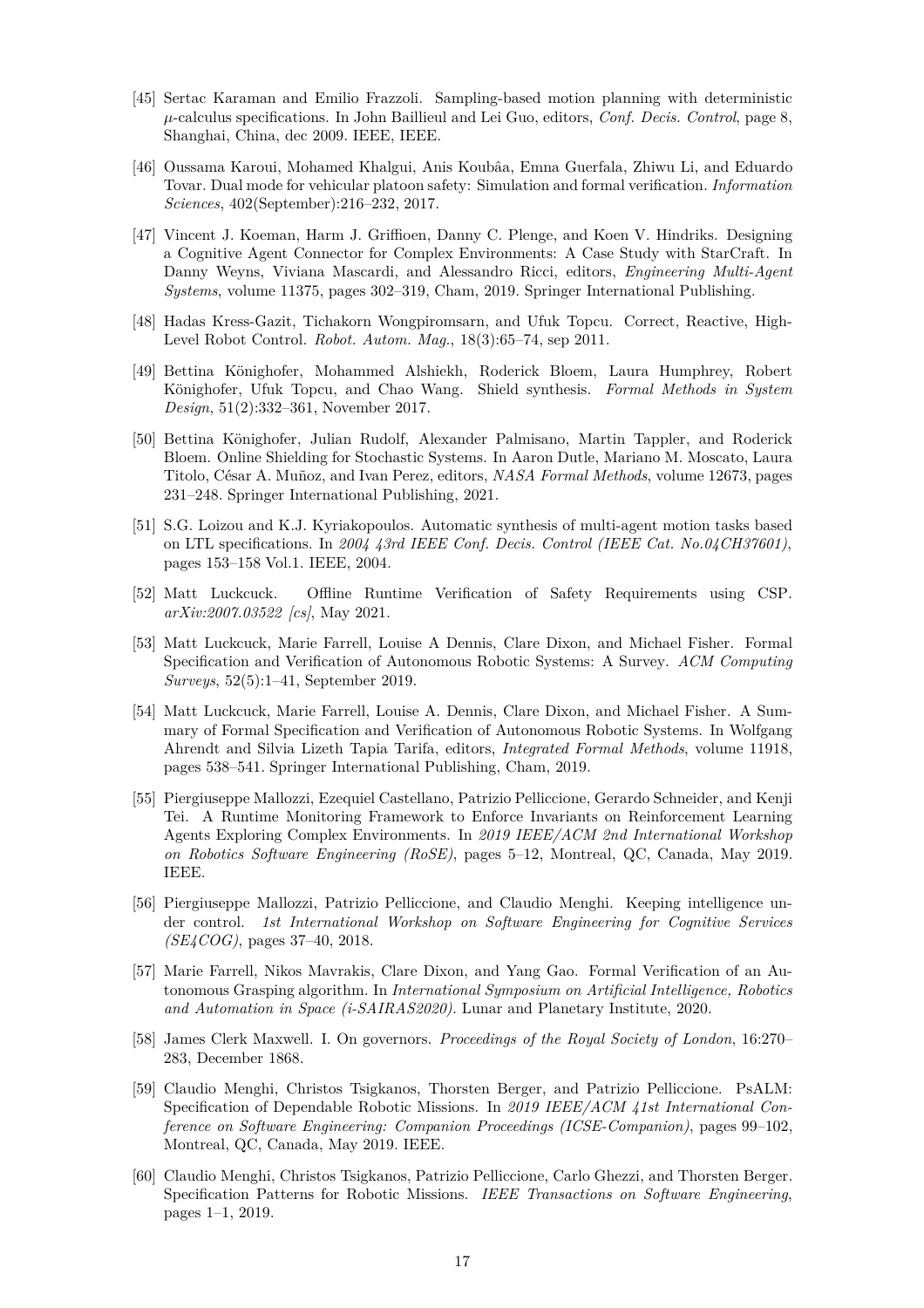- <span id="page-17-9"></span>[61] Stefan Mitsch, Khalil Ghorbal, and Andre Platzer. On provably safe obstacle avoidance for autonomous robotic ground vehicles. In *Proceedings of Robotics: Science and Systems*, Berlin, Germany, June 2013.
- <span id="page-17-3"></span>[62] On-Road Automated Driving (ORAD) committee, SAE International. Taxonomy and Definitions for Terms Related to Driving Automation Systems for On-Road Motor Vehicles. Technical Report J3016\_201806, SAE International, August 2018.
- <span id="page-17-11"></span>[63] Srinivas Pinisetty, Thierry Jéron, Stavros Tripakis, Yliès Falcone, Hervé Marchand, and Viorel Preoteasa. Predictive runtime verification of timed properties. *J. Syst. Softw.*, 132:353–365, 2017.
- <span id="page-17-15"></span><span id="page-17-10"></span>[64] André Platzer. Differential Dynamic Logic for Verifying Parametric Hybrid Systems. In *TABLEAUX*, volume 4548 of *LNCS*, pages 216–232. Springer, 2007.
- [65] Stephen Prajna and Ali Jadbabaie. Safety Verification of Hybrid Systems Using Barrier Certificates. In Gerhard Goos, Juris Hartmanis, Jan van Leeuwen, Rajeev Alur, and George J. Pappas, editors, *Hybrid Systems: Computation and Control*, volume 2993, pages 477–492, Berlin, Heidelberg, 2004. Springer Berlin Heidelberg.
- <span id="page-17-12"></span>[66] Anand S. Rao and Michael P. Georgeff. BDI agents: From theory to practice. In Victor R. Lesser and Les Gasser, editors, *Proceedings of the First International Conference on Multiagent Systems, June 12-14, 1995, San Francisco, California, USA*, pages 312–319. The MIT Press, 1995.
- <span id="page-17-8"></span>[67] Kristin Yvonne Rozier. Specification: The Biggest Bottleneck in Formal Methods and Autonomy. In *Lecture Notes in Computer Science*, pages 8–26. Springer International Publishing, 2016.
- <span id="page-17-2"></span>[68] Ryan Proud, Jeremy Hart, and Richard Mrozinski. Methods for Determining the Level of Autonomy to Design into a Human Spaceflight Vehicle: A Function Specific Approach. In *2003 Performance Metrics for Intelligent Systems (PerMIS'03) Workshop*, page 15, Gaithersburg, USA, September 2003.
- <span id="page-17-1"></span>[69] Thomas B Sheridan and William L Verplank. Human and computer control of undersea teleoperators. Technical report, Massachusetts Inst of Tech Cambridge Man-Machine Systems Lab, 1978.
- <span id="page-17-4"></span>[70] Thierry Sotiropoulos, Helene Waeselynck, Jeremie Guiochet, and Felix Ingrand. Can Robot Navigation Bugs Be Found in Simulation? An Exploratory Study. In *2017 IEEE International Conference on Software Quality, Reliability and Security (QRS)*, pages 150–159, Prague, Czech Republic, July 2017. IEEE.
- <span id="page-17-0"></span>[71] Standing Committee for Standards Activities of the IEEE Robotics and Automation Society. IEEE Standard Ontologies for Robotics and Automation. Technical report, IEEE, 2015.
- <span id="page-17-14"></span>[72] Peter Stringer, Rafael C. Cardoso, Xiaowei Huang, and Louise A. Dennis. Adaptable and Verifiable BDI Reasoning. In *Proceedings of the First Workshop on Agents and Robots for reliable Engineered Autonomy*, volume 319, pages 117–125. Electronic Proceedings in Theoretical Computer Science (EPTCS), July 2020.
- <span id="page-17-13"></span>[73] Louis Viard, Laurent Ciarletta, and Pierre-Etienne Moreau. A Mission Definition, Verification and Validation Architecture. In Marie Farrell and Matt Luckcuck, editors, *Formal Methods. FM 2019 International Workshops*, volume 12232, pages 281–287. Springer International Publishing, 2020.
- <span id="page-17-6"></span>[74] Willem Visser, Klaus Havelund, Guillaume Brat, Seung Joon Park, and Flavio Lerda. Model Checking Programs. *Autom. Softw. Eng.*, 10(2):3–11, 2002.
- <span id="page-17-5"></span>[75] Matt Webster, Neil Cameron, Michael Fisher, and Mike Jump. Generating certification evidence for autonomous unmanned aircraft using model checking and simulation. *J. Aerosp. Inf. Syst.*, 11(5):1–31, may 2014.
- <span id="page-17-7"></span>[76] Matt Webster, Michael Fisher, Neil Cameron, and Mike Jump. Formal Methods for the Certification of Autonomous Unmanned Aircraft Systems. In F Flammini, S Bologna, and V Vittorini, editors, *Lect. Notes Comput. Sci.*, volume 6894 of *LNCS*, pages 228–242, Naples, Italy, 2011. Springer, Berlin, Heidelberg.